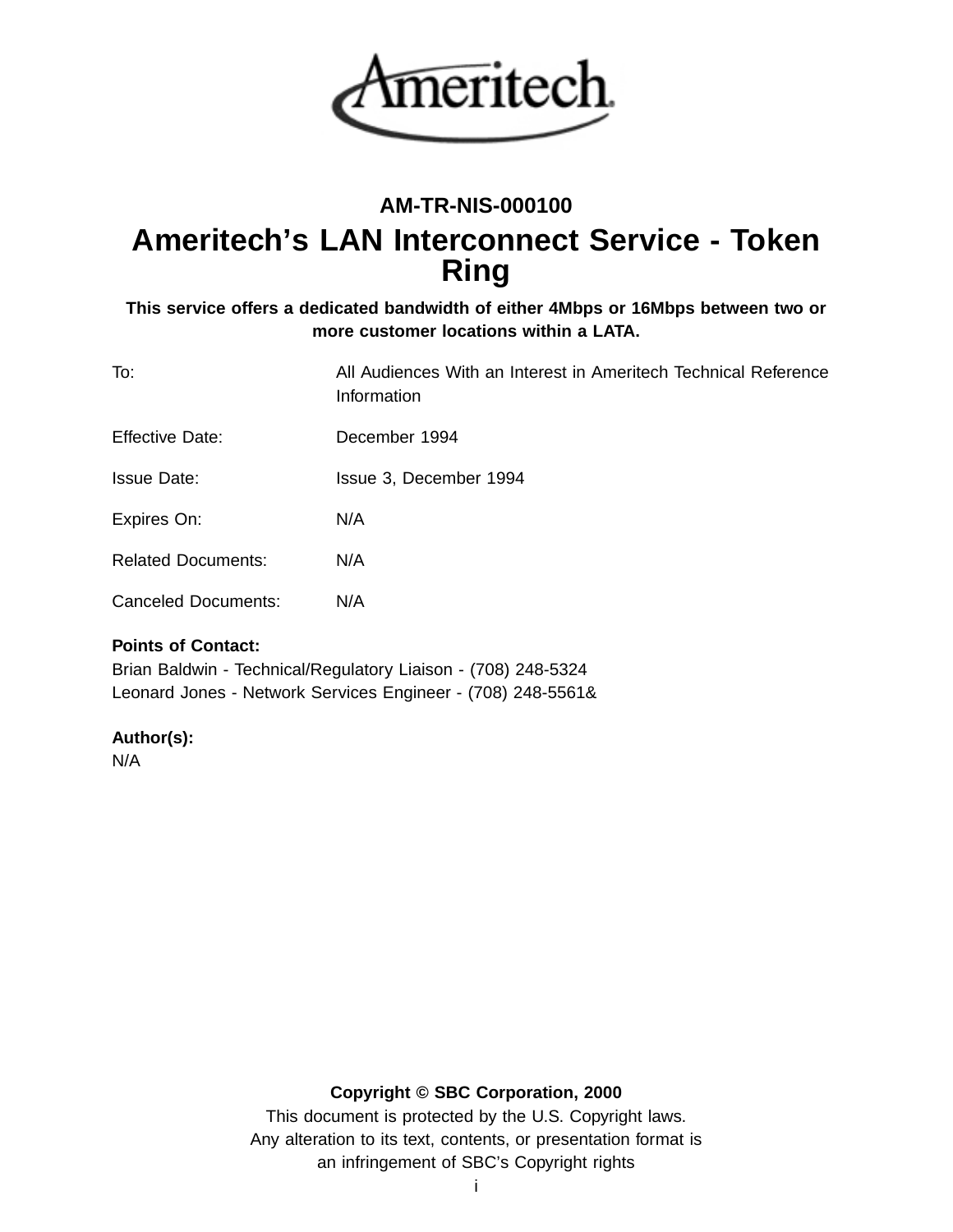#### **Table of Contents**

| 1. | <b>GENERAL</b> |                                | 3              |
|----|----------------|--------------------------------|----------------|
|    |                | 2. NETWORK INTERFACE           | 3              |
| 3. | <b>NOTES</b>   |                                | 3              |
| 4. |                | ADDITIONAL OPTIONAL INTERFACES | $\overline{4}$ |
|    | 4.1.           | RS232 Interface                | $\overline{4}$ |
|    | 4.2.           | RS422 Interface                | 8              |
|    | 4.3.           | V.35 Interface                 | 9              |
|    | 4.4.           | 3270 Interface                 | 10             |
|    | 4.5.           | 5250 Interface                 | 13             |
| 5. |                | <b>DOCUMENTATION</b>           | 15             |
| 6. |                | <b>ACRONYMS</b>                | 16             |

# **Copyright © SBC Service, Inc. 2000**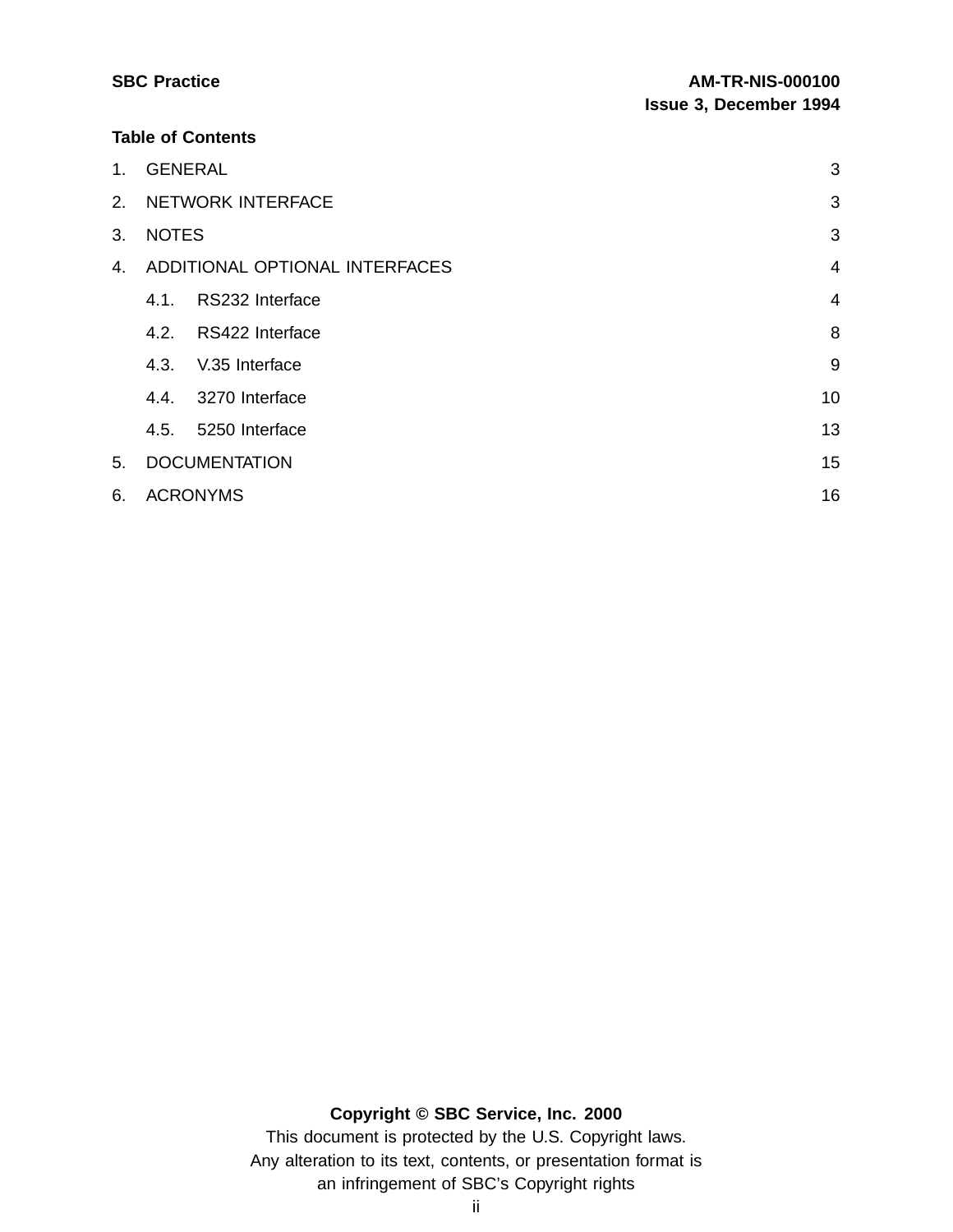#### **TECHNICAL REFERENCE NOTICE**

This Technical Reference is published by Ameritech to provide a technical description of the Ameritech LAN Interconnect Service (ALIS)-Token Ring.

Ameritech reserves the right to revise this document for any reason including, but not limited to, conformity with standards promulgated by various agencies, utilization of advances in the state of the technical arts, or the reflection of changes in the design of any equipment, techniques or procedures described or referred to herein.

**AMERITECH MAKES NO REPRESENTATION OR WARRANTY, EXPRESS OR IMPLIED, WITH RESPECT TO THE SUFFICIENCY, ACCURACY, OR UTILITY OF ANY INFORMATION OR OPINION CONTAINED HEREIN. AMERITECH EXPRESSLY ADVISES THAT ANY USE OF OR RELIANCE UPON THIS TECHNICAL REFERENCE IS AT THE RISK OF THE USER AND THAT AMERITECH SHALL NOT BE LIABLE FOR ANY DAMAGE OR INJURY IN-CURRED BY ANY PERSON ARISING OUT OF THE SUFFICIENCY, ACCURACY, OR UTILITY OF ANY INFORMATION OR OPINION CONTAINED HEREIN.**

This document is not to be construed as a suggestion to any manufacturer to modify or change any of its products, nor does this document represent any commitment by Ameritech or any Ameritech operating company (AOC) to purchase any product, whether or not it provides the described characteristics.

Ameritech does not recommend products, and nothing contained herein is intended as a recommendation of any product to anyone.

Nothing contained herein shall be construed as conferring by implication, estoppel, or otherwise any license or right under any patent, whether or not the use of any information herein necessarily employs an invention of any existing or later issued patent.

Ameritech reserves the right not to offer any or all of these services and to withdraw any or all of them at any future time.

With respect to services offered pursuant to tariff, however, the terms and conditions of the service offering are determined by the tariff itself and applicable laws and regulations.

Document may be ordered from Ameritech by contacting the Document Order Center at (847) 248-4324.

#### **Copyright © SBC Service, Inc. 2000**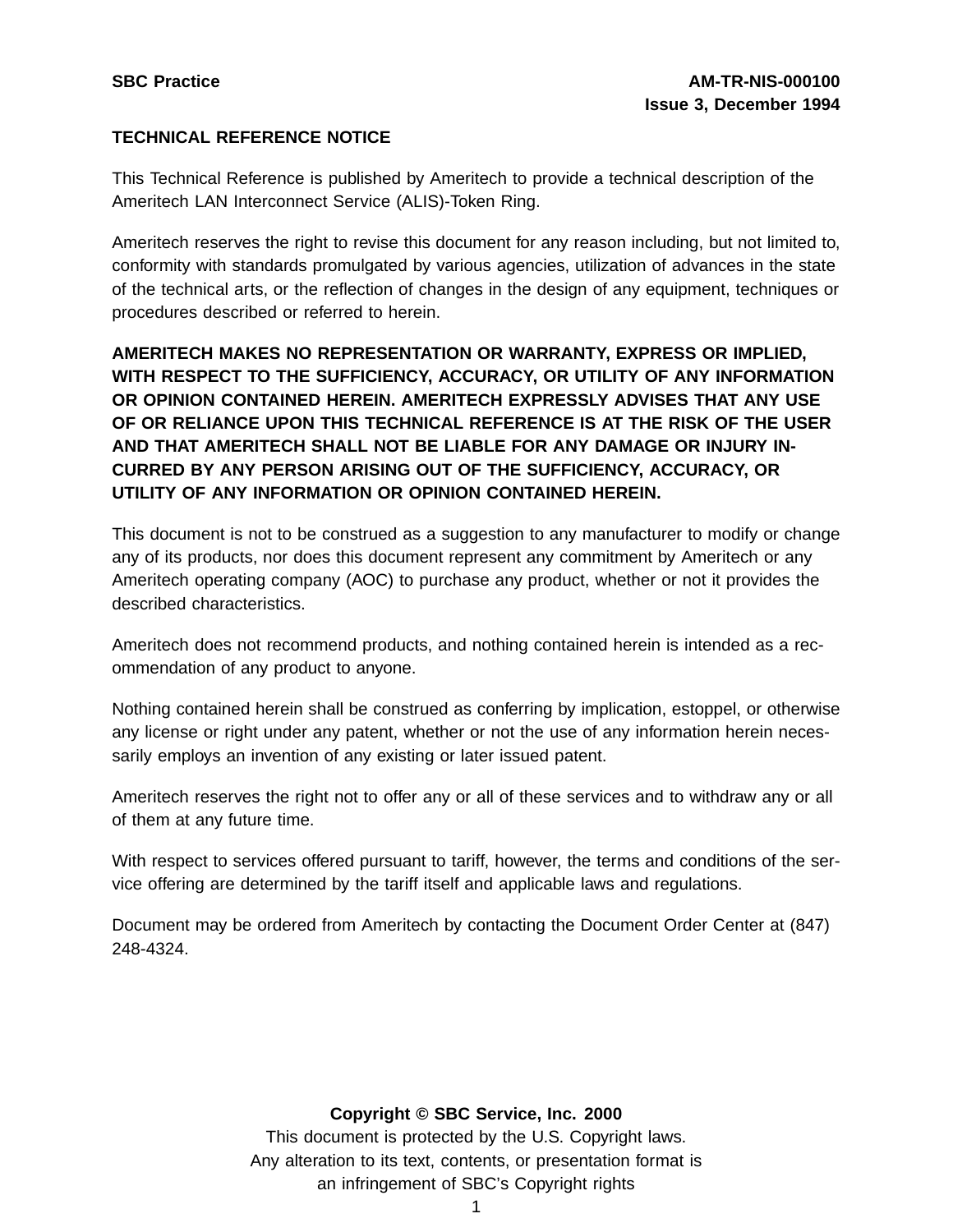# **Copyright © SBC Service, Inc. 2000**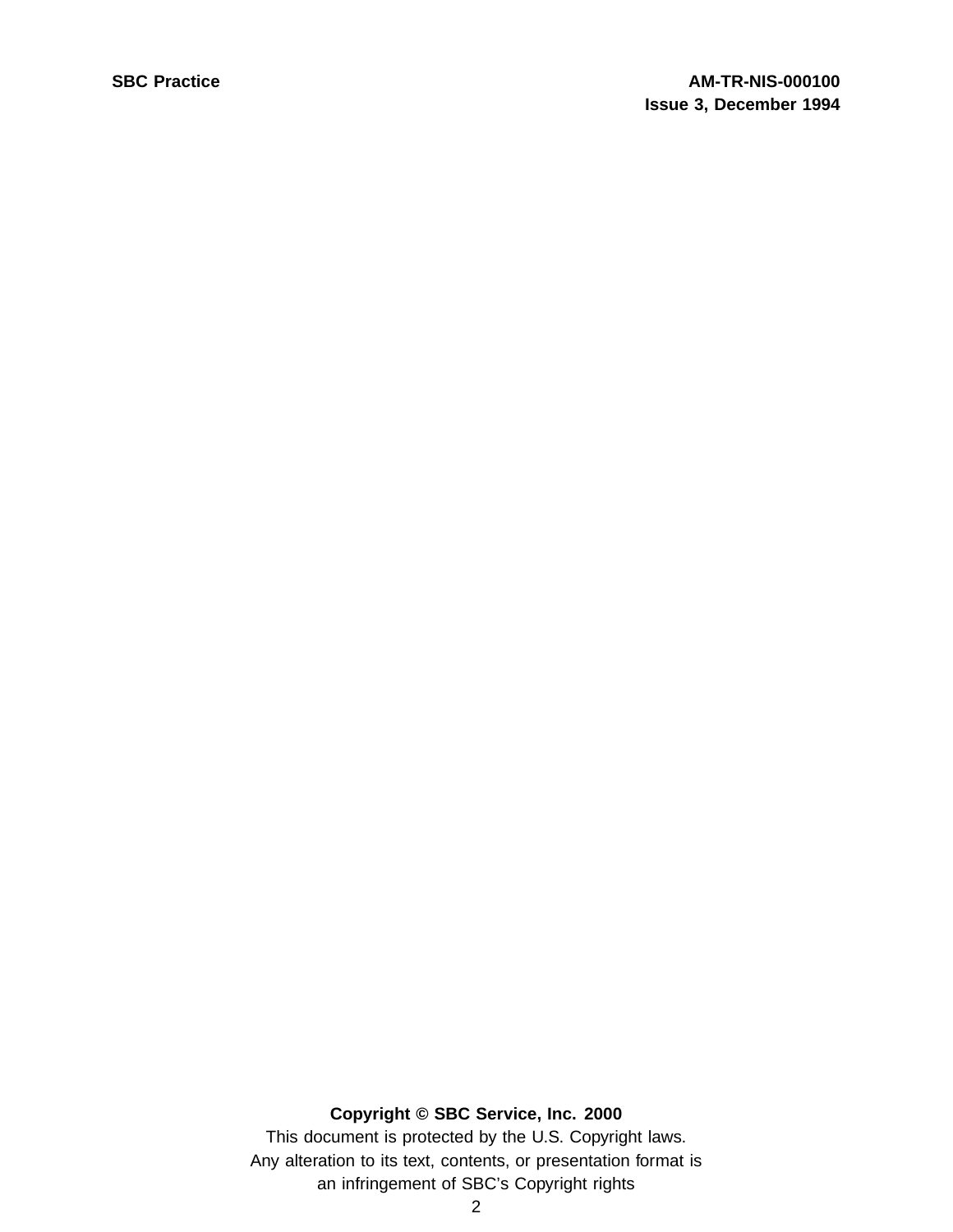#### **1. GENERAL**

This network disclosure, AM TR NIS-000100, has been reissued for the purpose adding additional optional interfaces.

Ameritech's LAN Interconnect Service - Token Ring offers a dedicated bandwidth of either 4 or 16 Mbps between two or more customer locations within a LATA. It provides a transmission repeater function for the customer's LAN at the LAN's native data rate. No other services such as bridging or routing are provided.

The Ameritech LAN Interconnect Service - Token Ring includes:

- a termination for the customer's ISO/IEC 8802-5 Token Ring LAN, mediumdependent, physical layer on network equipment;
- recovering the clock from the Manchester-encoded data;
- recovering the data and multiplexing the data over a fiber optics carrier for transmission over a wide area;
- reversing the process at the customer's terminating location.

#### **2. NETWORK INTERFACE**

The interface to the customer is defined by the ISO/IEC 8802-5 Token Ring specification. This specification is organized as two parts: the Physical Layer and the MAC sublayer of the Data Link Layer. The correspondence of these parts to the ISO model for Open System Interconnection is shown in Figure 1.

The repeater function of this Service involves implementing the MAC sublayer. Below the MAC sublayer, there are many possible Physical Layer interface options. Two examples are detailed in Figure 2.

Other options used by the customer may need to connect to the network repeater by means of customer-provided adapters.

#### **3. NOTES**

1. This document does not specify the customer's cable length nor any manufacturer for connection to the network. They are specified generically asd n ISO/IEC 8802-5. The cable type and length may have an impact on the quality of data transmission between the customer's equipment and the network equipment.

# **Copyright © SBC Service, Inc. 2000**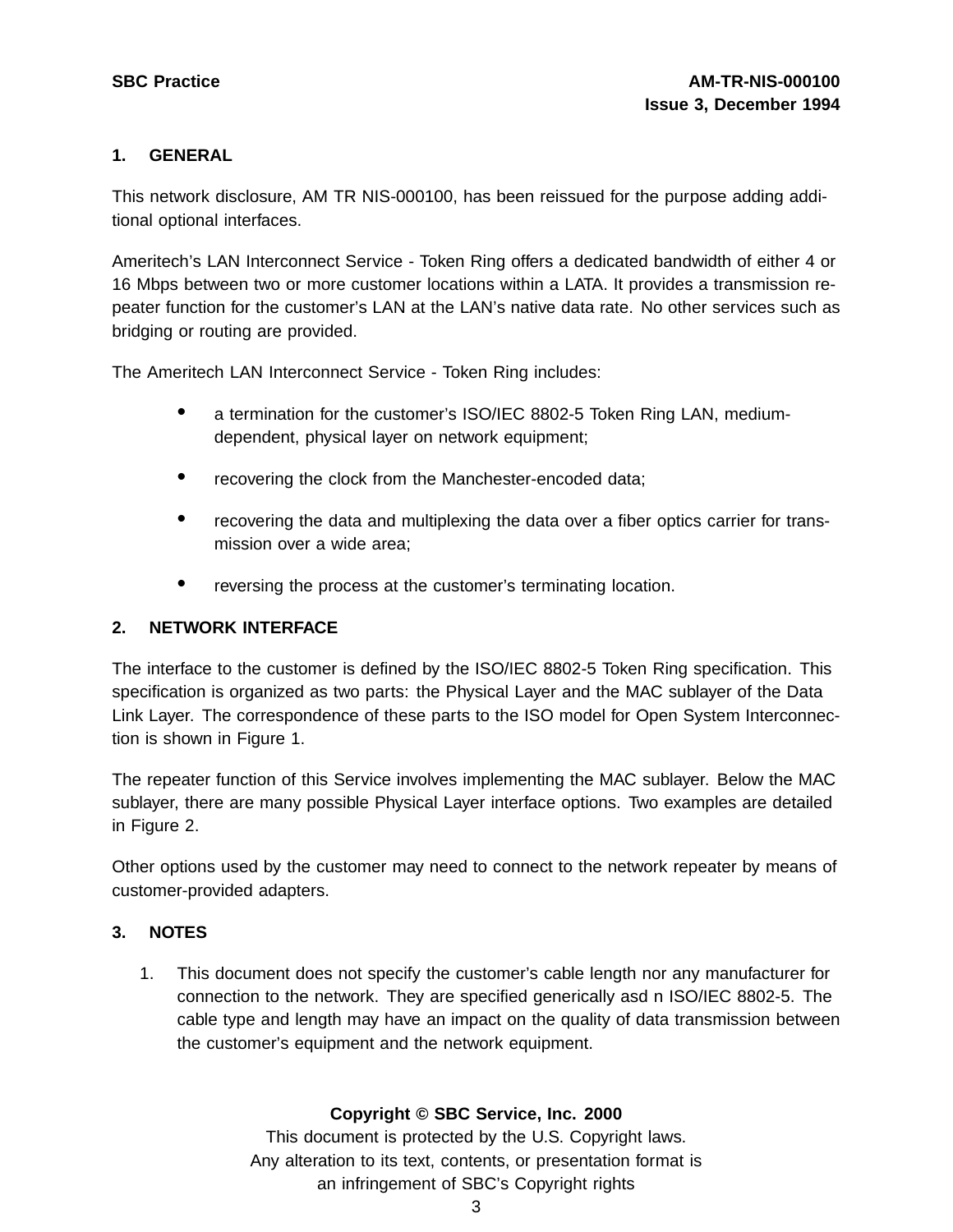- 2. The Ameritech LAN Interconnect Service Token Ring does not provide specific lightning/hazardous voltage protection; however, the use of Ameritech's fiber optics network between buildings and the use of coaxial cable as the medium on the customer's side of the network interface minimize the potential for induced voltages.
- 3. The Ameritech LAN Interconnect Service Token Ring will provide dedicated bandwidth of 4Mbps or 16Mpbs between customer locations. Their subscriber may choose one or the other data rate at the time of subscription. All communicating subscriber stations on the same Token Ring will have to subscribe to the same data rate.
- 4. Two adjacent customer locations can be up to 50 Kilometers (approximately 31.25 miles) apart.
- 5. The transmission delay between any two adjacent customer network interface reference points will vary depending on the transmission processing delays, transmission framing delays and the signal propagation delay along the transmission medium.

# **4. ADDITIONAL OPTIONAL INTERFACES**

Subsequent to purchasing the Token Ring interface Ameritech's LAN Interface Service will offer the following five additional interfaces: RS232 and RS422 interfaces; V.35 interface; and IBM's 3270 and 5250 interfaces. The network interface details are described below.

# **4.1. RS232 Interface**

The RS232 interface offers the following available bandwidths between two customer locations within a LATA: 1200, 2400, 4800, 9600, and 38400 bps. This service will carry asynchronous or synchronous traffic between customer sites. The Ameritech LAN Interconnect Service - RS232 includes:

- a communication link for the interchange of serial binary customer data;
- <sup>a</sup> termination for the customer's RS <sup>232</sup> Data Terminating Equipment (DTE) on network equipment;
- the option of an internal or external clocked network connection; and
- the capability of encoding, interleaving, transporting, and decoding data from <sup>a</sup> fiber optics carrier over a wide area.

There are two possible interfaces to the customer. The first interface is a DB-25 female connector with pin configurations fully described in the ANSI/EIA/TIA-232 specification and using RS232 line drivers and receivers. This DB-25 female connector is fully described and the Data

# **Copyright © SBC Service, Inc. 2000**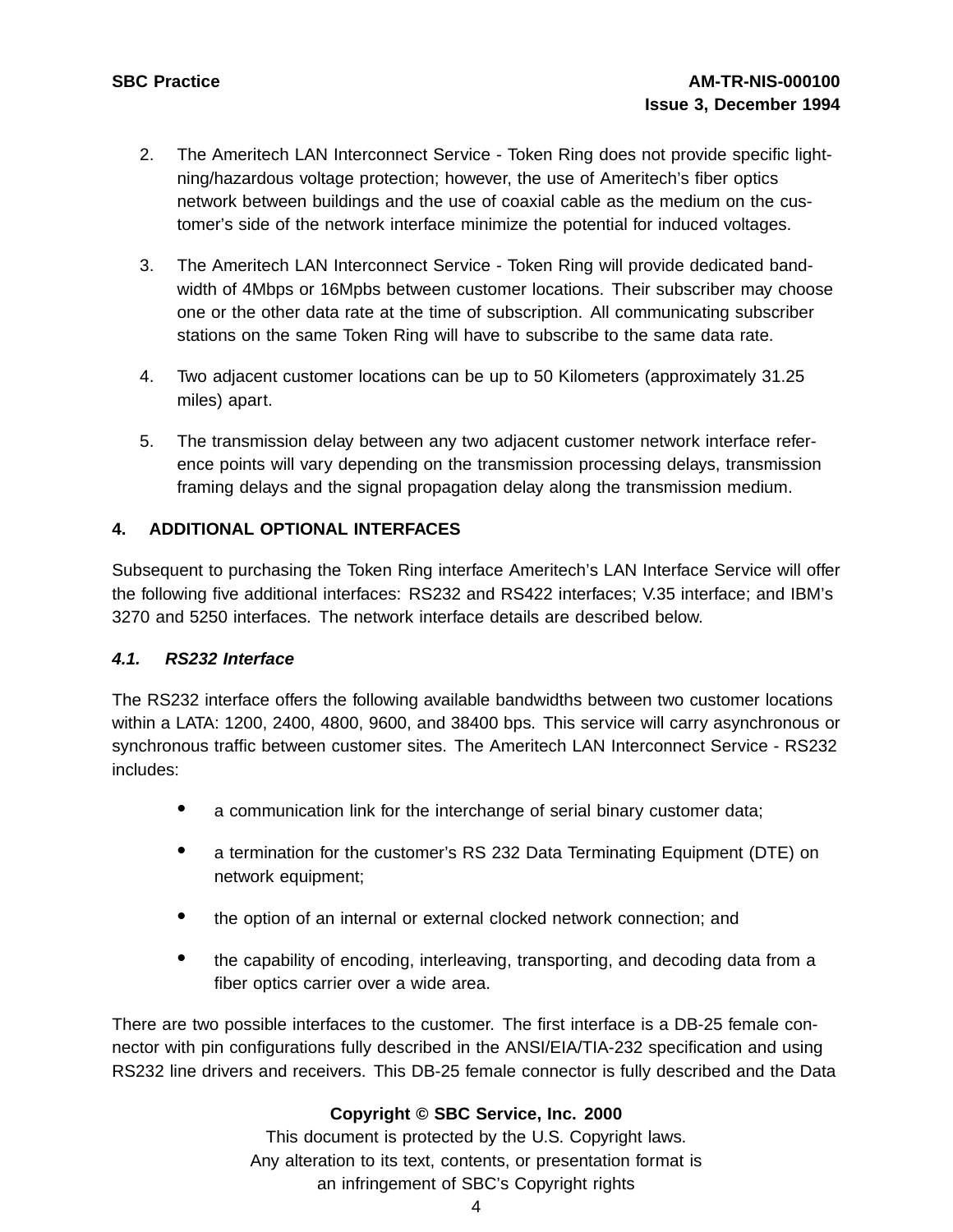Circuit-terminating Equipment (DCE) connector that is employed in Ameritech's LAN Interconnect Service is also fully described. Furthermore, this interface will not use the 26 position (Alt A) connector. The following pins are used in the DB-25 connector: 2, 3, 4, 5, 6, 7, 8, 11, 15, 17, 20, 22, 24, and 25.

The line drivers used all typically drive the line between +7 to +10.5Vdc for a logic low ("space") and between -7 to -10.5Vdc for a logic high ("mark"). The line receivers used will detect a voltage between -3.0 and -25Vdc as a logic high and +3.0 and +25Vdc as a logic low.

The network clocking mode can be internal synchronous, external synchronous, slave or asynchronous. The line rat and jitter tolerances are: 1200, 2400, and 4800 bps with a maximum jitter tolerance of 1%; 9600 bps with a maximum jitter tolerance of 1.5%; 19200 bps with a max. jitter tolerance of 2.7%; and 38400bps with a max. jitter tolerance of 5.4%.

The second customer interfaces is two ports, where each port is a 50 pin connector that supports 16 devices for asynchronous network access. The current 2 port configuration can communicate with up to 32 asynchronous devices. The interface is referenced in the previously mentioned ANSI/EIA/TIA-232 specification as well as EIA/TIA-561. Port 1 handles interfaces 1- 16 and port 2 handles interfaces 17-32. The pin-outs shown in Table 1 and Table 2 are used in the 50 pin connector:

| Pin                     | <b>Signal Description</b> | Pin | <b>Signal Description</b> |
|-------------------------|---------------------------|-----|---------------------------|
| 1                       | Input                     | 26  | Output                    |
| $\overline{2}$          | Ground                    | 27  | Ground                    |
| 3                       | Input 2                   | 28  | Output 2                  |
| $\overline{\mathbf{4}}$ | Input 3                   | 29  | Output 13                 |
| 5                       | Ground                    | 30  | Ground                    |
| 6                       | Input 4                   | 31  | Output 4                  |
| $\overline{7}$          | Input 5                   | 32  | Output 5                  |
| 8                       | Ground                    | 33  | Ground                    |
| 9                       | Input 6                   | 34  | Output 6                  |
| 10                      | Input 7                   | 35  | Output 7                  |
| 11                      | Ground                    | 36  | Ground                    |
| 12                      | Input 8                   | 37  | Output 8                  |
| 13                      | Input 9                   | 38  | Output 9                  |

**Table 1.**

#### **Copyright © SBC Service, Inc. 2000**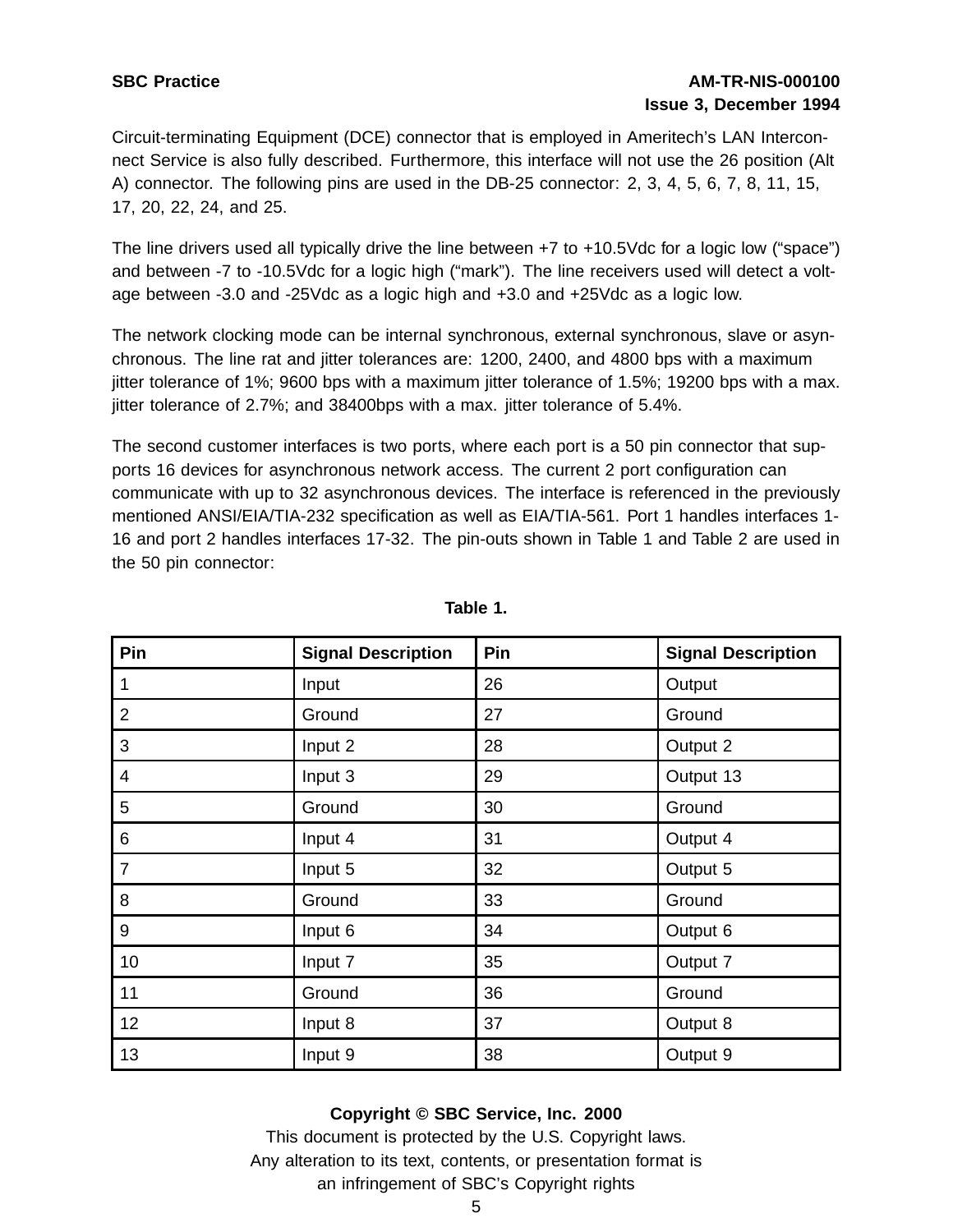| 14 | Ground          | 39 | Ground        |
|----|-----------------|----|---------------|
| 15 | Input 10        | 40 | Output 10     |
| 16 | Input 11        | 41 | Output 11     |
| 17 | Ground          | 42 | Ground        |
| 18 | Input 12        | 43 | Output 12     |
| 19 | Input 13        | 44 | Output 13     |
| 20 | Ground          | 45 | Ground        |
| 21 | Input 14        | 46 | Output 14     |
| 22 | Input 15        | 47 | Output 15     |
| 23 | Ground          | 48 | Ground        |
| 24 | Input 16        | 49 | Output 16     |
| 25 | <b>TSETOUT1</b> | 50 | <b>TSETIN</b> |

# **Table 2.**

| Pin            | <b>Signal Description</b> | Pin | <b>Signal Description</b> |
|----------------|---------------------------|-----|---------------------------|
| 1              | Input 17                  | 26  | Output 17                 |
| $\overline{2}$ | Ground                    | 27  | Ground                    |
| 3              | Input 18                  | 28  | Output 18                 |
| 4              | Input 19                  | 29  | Output 19                 |
| 5              | Ground                    | 30  | Ground                    |
| 6              | Input 20                  | 31  | Output 20                 |
| $\overline{7}$ | Input 21                  | 32  | Output 21                 |
| 8              | Ground                    | 33  | Ground                    |
| 9              | Input 22                  | 34  | Output 22                 |
| 10             | Input 23                  | 35  | Output 23                 |
| 11             | Ground                    | 36  | Ground                    |
| 12             | Input 24                  | 37  | Output 24                 |
| 13             | Input 25                  | 38  | Output 25                 |
| 14             | Ground                    | 39  | Ground                    |
| 15             | Input 26                  | 40  | Output 26                 |

# **Copyright © SBC Service, Inc. 2000**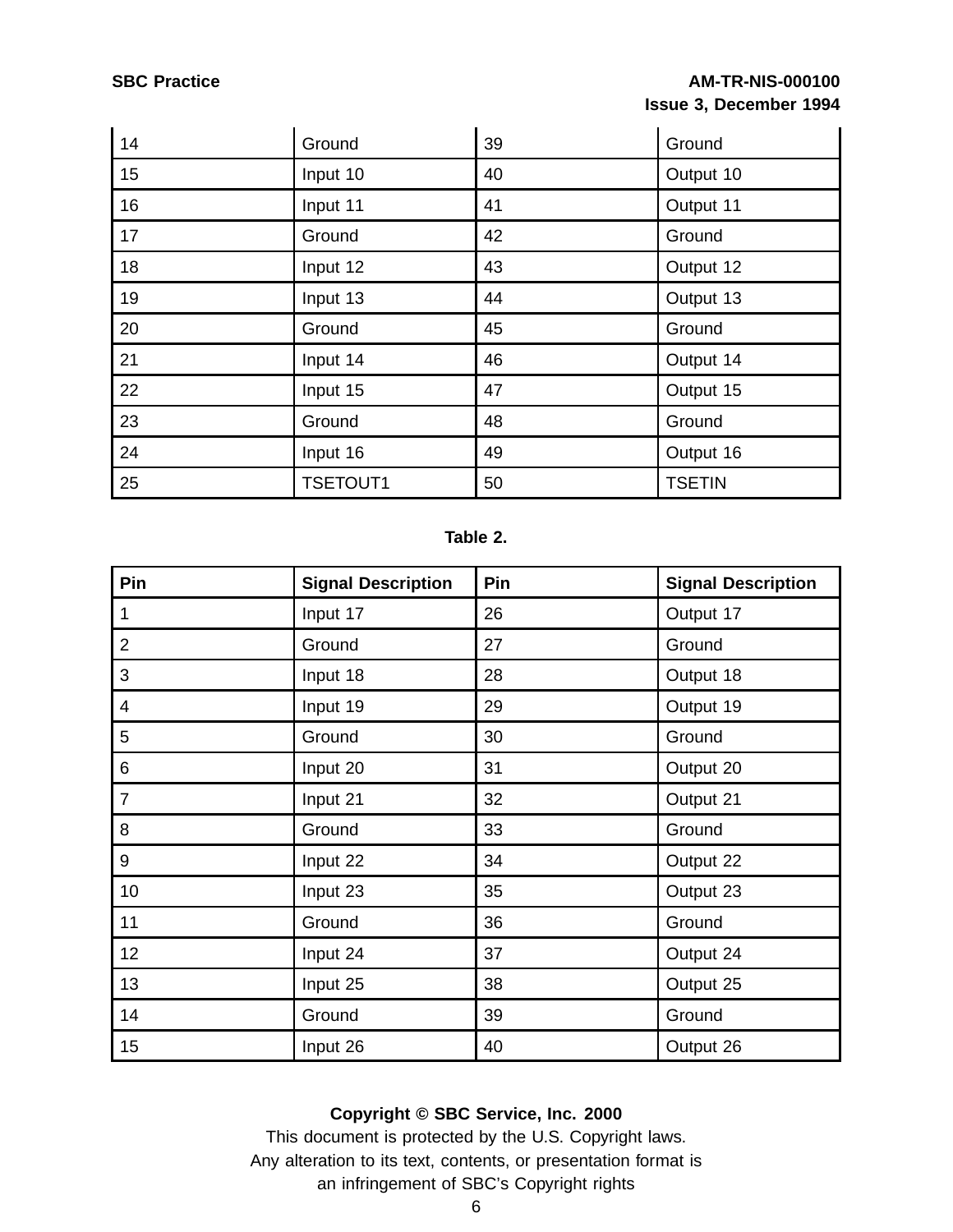| 16 | Input 27        | 41 | Output 27      |
|----|-----------------|----|----------------|
| 17 | Ground          | 42 | Ground         |
| 18 | Input 28        | 43 | Output 28      |
| 19 | Input 29        | 44 | Output 29      |
| 20 | Ground          | 45 | Ground         |
| 21 | Input 30        | 46 | Output 30      |
| 22 | Input 31        | 47 | Output 31      |
| 23 | Ground          | 48 | Ground         |
| 24 | Input 32        | 49 | Output 32      |
| 25 | <b>TSETOUT2</b> | 50 | <b>RSETOUT</b> |

Pin are paired together in the following sequence (refer to Table 1 and Table 2):

| Interface               | <b>Pins</b> | Port           |
|-------------------------|-------------|----------------|
| $\mathbf{1}$            | 1, 2, 26    | 1              |
| $\overline{2}$          | 27, 28, 3   | 1              |
| $\sqrt{3}$              | 4, 5, 29    | 1              |
| $\overline{\mathbf{4}}$ | 30, 31, 6   | $\mathbf 1$    |
| $\mathbf 5$             | 7, 8, 32    | $\mathbf 1$    |
| $\,6$                   | 33, 34, 9   | 1              |
| $\overline{7}$          | 10, 11, 35  | 1              |
| 8                       | 36, 37, 12  | 1              |
| $\boldsymbol{9}$        | 13, 14, 38  | 1              |
| 10                      | 39, 40, 15  | 1              |
| 11                      | 16, 17, 41  | 1              |
| 12                      | 42, 43, 18  | 1              |
| 13                      | 19, 29, 44  | 1              |
| 14                      | 45, 46, 21  | 1              |
| 15                      | 22, 23, 47  | 1              |
| 16                      | 48, 49, 24  | 1              |
| 17                      | 1, 2, 26    | $\overline{2}$ |

# **Copyright © SBC Service, Inc. 2000**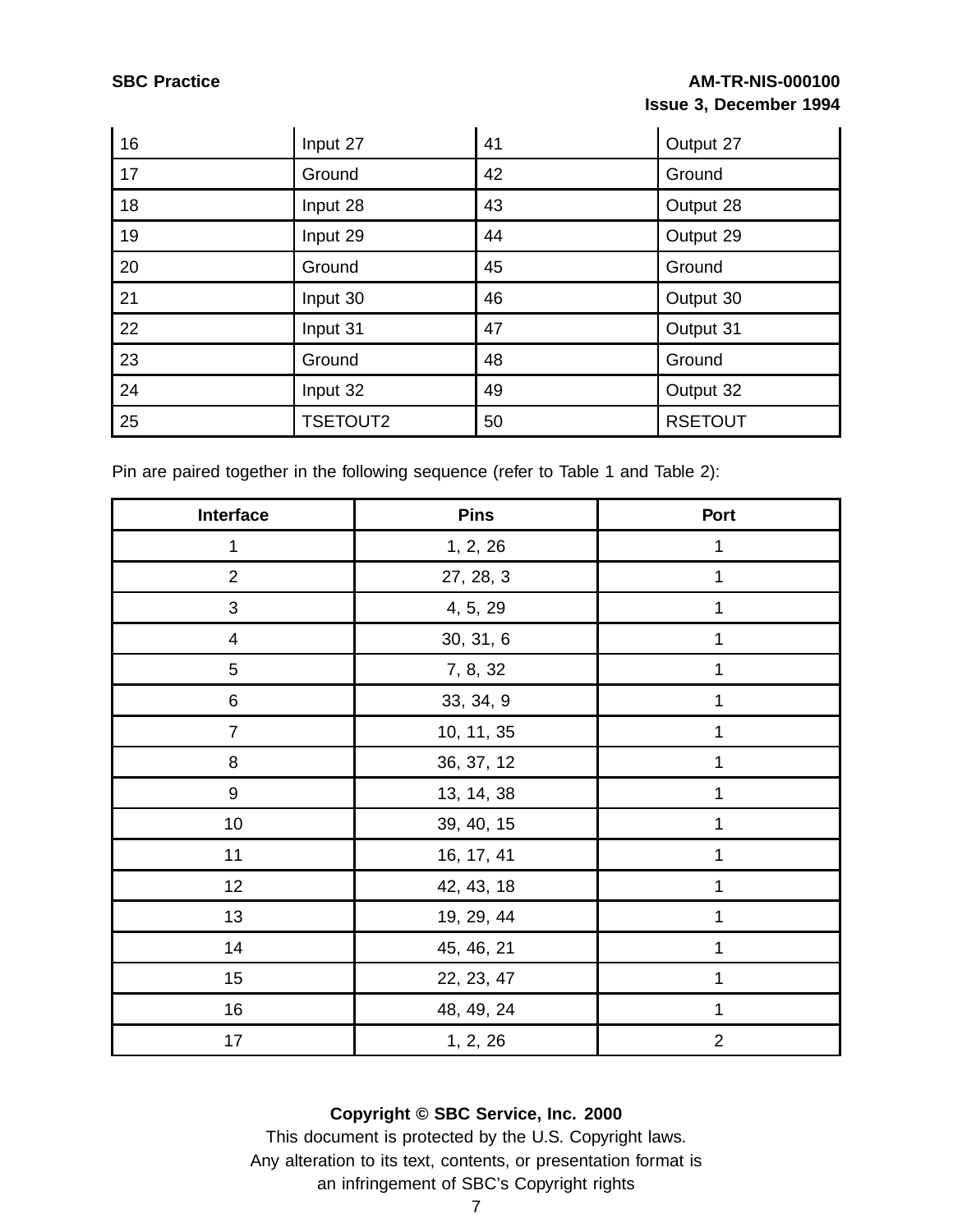| 18 | 27, 28, 3  | $\overline{2}$ |
|----|------------|----------------|
| 19 | 4, 5, 29   | $\overline{2}$ |
| 20 | 30, 31, 6  | $\overline{2}$ |
| 21 | 7, 8, 32   | $\overline{2}$ |
| 22 | 33, 34, 9  | $\overline{2}$ |
| 23 | 10, 11, 35 | $\overline{2}$ |
| 24 | 36, 37, 12 | $\overline{2}$ |
| 25 | 13, 14, 38 | $\overline{2}$ |
| 26 | 39, 40, 15 | $\overline{2}$ |
| 27 | 16, 17, 41 | $\mathbf{2}$   |
| 28 | 42, 43, 18 | $\overline{2}$ |
| 29 | 19, 20, 44 | $\overline{2}$ |
| 30 | 45, 46, 21 | $\overline{2}$ |
| 31 | 22, 23, 47 | $\overline{2}$ |
| 32 | 48, 49, 24 | $\overline{2}$ |

The RS232 interface complies with the EIA-232C specification by using standard RS232 line drivers and line receivers. These line drivers and line receivers take on the same characteristics as shown above with the DB-25 connectors. The maximum available data rate is 3840 bps. This interface can be expected to maintain the following jitter characteristics:

| Data Rate | Jitter          |
|-----------|-----------------|
| 1200 bps  | $\le$ - 0.5%    |
| 2400 bps  | $\le$ - $1.0\%$ |
| 4800 bps  | $\le$ - 1.8%    |
| 9600 bps  | $\leq$ - 3.7%   |
| 19200 bps | $<$ - 7.4%      |
| 38400 bps | <- 14.9%        |

A pictorial representation of this interface is shown in Figure 3.

#### **4.2. RS422 Interface**

Ameritech's LAN Interconnect Service - RS422 offers the following available bandwidths between two customer locations within a LATA: 56, 64, 112, 128, 256, 384, 512, 768, 1536, and 1544 Kpbs. The preceding rates are available when using internal synchronous clock modes.

#### **Copyright © SBC Service, Inc. 2000**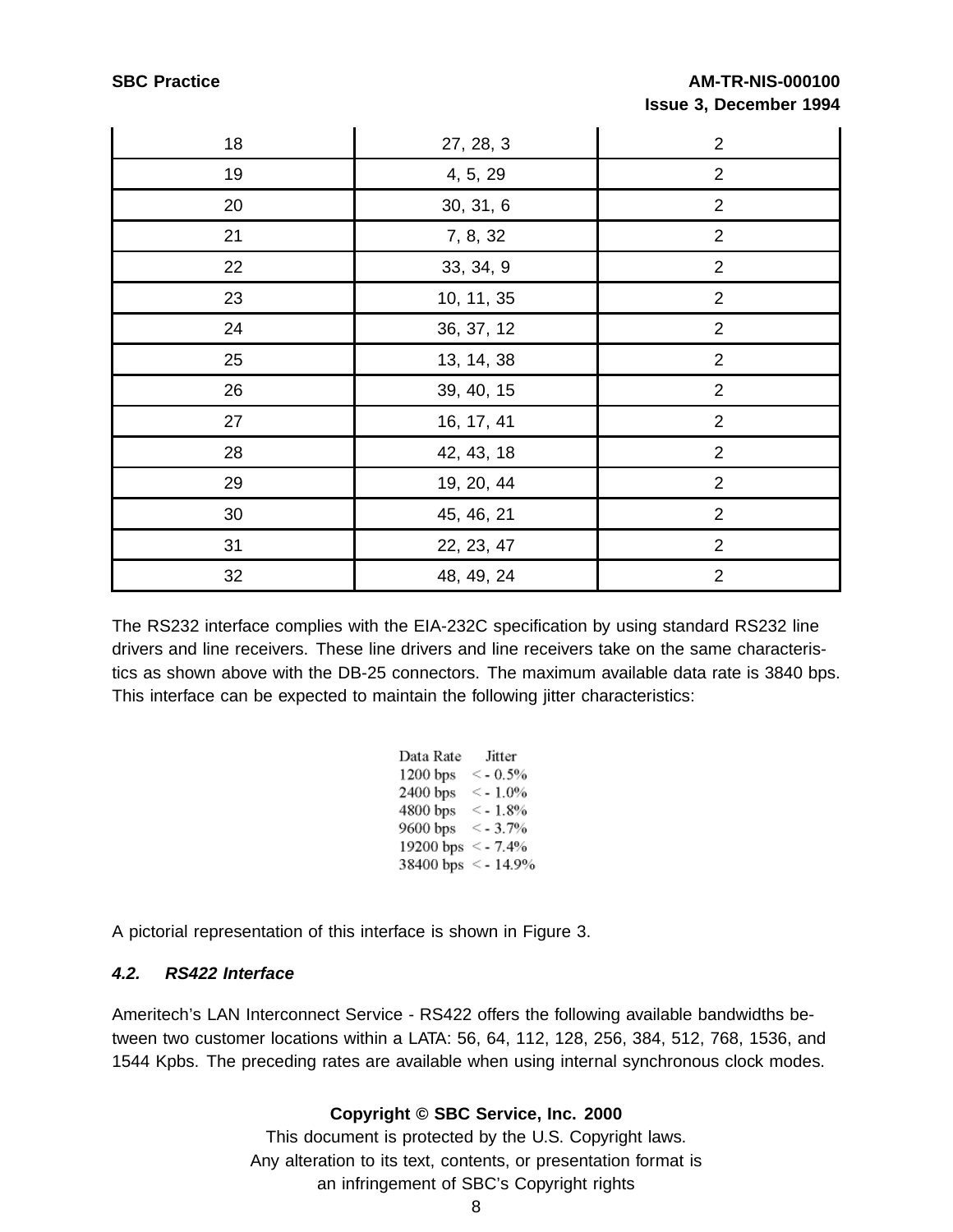When using an external synchronous clock source, 24.4 Kbps is an additional available rate. The following rates are available when using asynchronous communication: 2.4, 4.8, 9.6, 14.4, 19.2, 28.8, 38.4, 56, 64, 112, 128, and 256 Kbps. Finally, this service also operates in a slave clock mode. The Ameritech LAN interconnect Service - RS422 includes:

- <sup>a</sup> termination for the customer's RS422 Data Terminating Equipment (DTE) or Data Circuit-terminating Equipment (DCE) on network equipment;
- the option of an internal or external clocked network connection; and
- the capability of encoding, interleaving, transporting, and recovering data from <sup>a</sup> fiber optics carrier over a wide area

The customer interface is a DB25 female connector and has a mechanical and functional description shown in the ANSI/EIA/TIA-530 standard. This interface does not use the 26 position, Alt A connector.

The interface will comply with the TIA/EIA-422 specification by using standard RS422 line drivers and line receivers. The jitter rate does not exceed 6% for synchronous rates ad for asynchronous rates up to 38.4 Kbps. the control line delay is typically less than 6 milliseconds.

A pictorial representation of this interface is shown as Figure 4.

# **4.3. V.35 Interface**

Ameritech's LAN Interconnect Service - V3.5 offers the following available bandwidths between two customer locations within a LATA: 56, 64, 112, 128, 256, 384, 512, 768, 1536, and 1544 Kbps. The preceding rates are available when using internal synchronous clock modes. When using an external synchronous clock, 24.4 Kbps is an additional available rate. The following rates are available when using asynchronous communication: 2.4, 4.8, 9.6, 14.4, 19.2, 28.8, 38.4, 56, 64, 112, 128, and 256 Kbps. Finally, this service also operates in a slave clock mode. The Ameritech LAN Interconnect Service -V.35 includes:

- <sup>a</sup> termination for the customer's V.35 Data Terminating Equipment (DTE) or Data Circuit-terminating Equipment (DCE) on network equipment;
- the option for an internal, external, or slave clocked network connection; and
- the capability of encoding, interleaving, transporting, and recovering data from a fiber optics carrier over a wide area.

The customer interface is a Winchester (M34) female connector with pin configurations and dimensions as shown in document ISO 2593. The line drivers and receivers comply with the data

# **Copyright © SBC Service, Inc. 2000**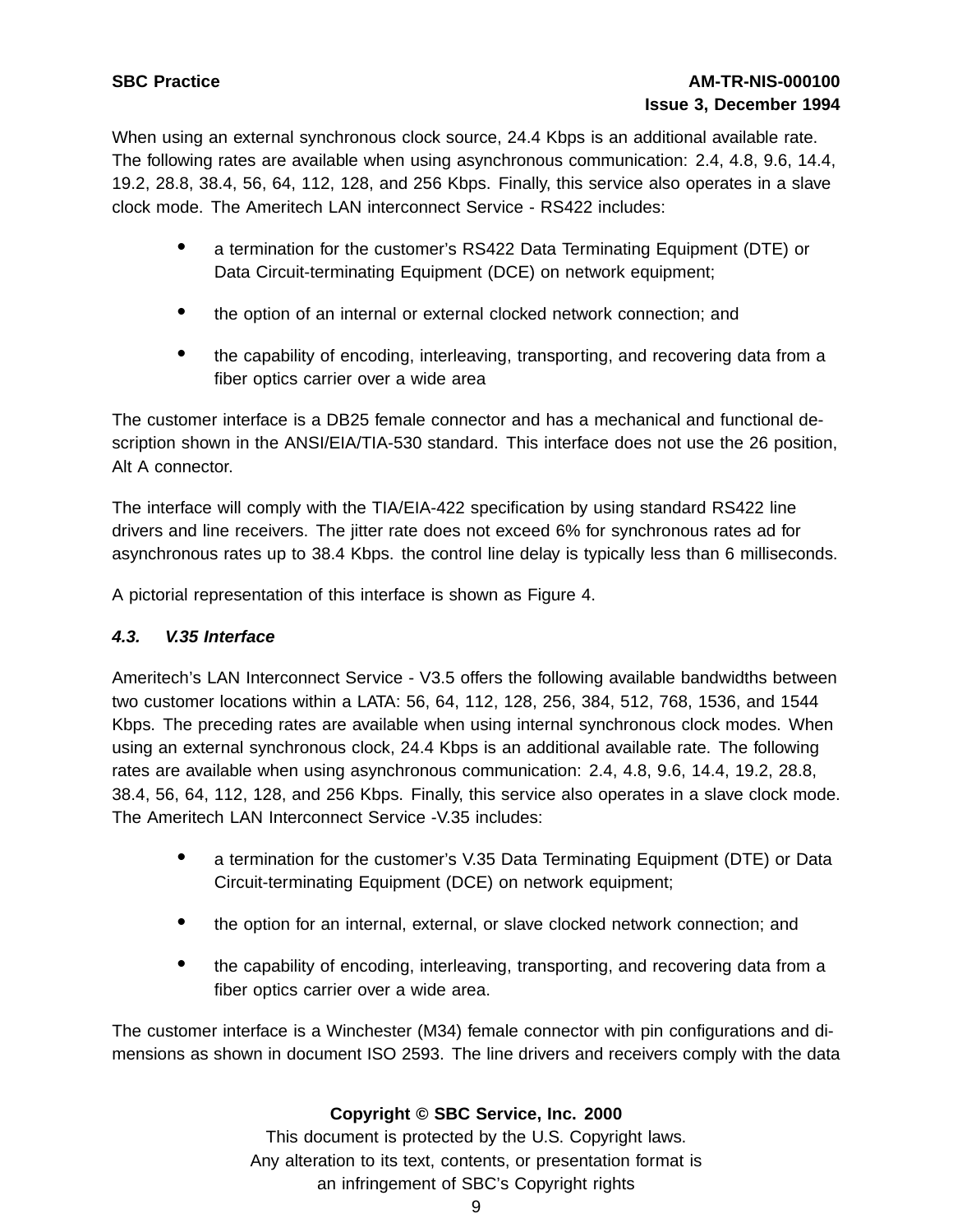communications standards for the V.35 interface given in CCITT recommendation V.35 CCITT red book volume V111 - Fascicle V111.1 and recmmendations V.36, and V.37 CCITT blue book volumne V111 - Fascicle V111.1. The network clocking mode can be internal synchronous, external synchronous, slave or asynchronous. The maximum timing jitter transmitted to the customer is approximately 6% at 64 Kbps with asynchronous clocking and less than 6% with cynchronous clocking.

A pictorial representation of this interface is shown as Figure 5.

#### **4.4. 3270 Interface**

Ameritech's LAN Interconnect Service - 3270 offers the capability of extending the connection of 3270 type devices between two customer locations within a LATA. 3270 type devices refers to devices such as the 3278-series user terminals and 3274 communications controllers. All of these devices communicate via the IBM 3X7X-series physical and electrical interface protocols. The Ameritech LAN Interconnect Service - 3270 includes:

- <sup>a</sup> termination for the customer's <sup>3270</sup> type device on network equipment via <sup>a</sup> BNC connector with a 93 ohm impedence;
- direct transport of up to 8-, 16-, or 32- ports of non-multiplexed data to/from the controller and peripheral devices.
- a termination for the customer's 3270 type device on network equipment via an RJ-11 or RJ-45 patch panel;
- transport of 4-ports of pre-multiplexed data to <sup>a</sup> terminal multiplex adapter (TMA) to a remote node where either a TMA is resident, or
- the capability to transport user data to and from a controller, and
- the capability for encoding, interleaving, transporting, and recovering data from <sup>a</sup> fiber optics carrier over a wide area.

This service has two possible interfaces to the customer. A BNC connector (93 ohm) may be used to support increments of 8 customers or a standard DB25 telco female connector with 50 pins may be used to support 16 customer ports. Two DB25 telco female connectors using 50 pins each may be used to support 32 customer ports under a single configuration. The pinouts are described in Table 3. This interface complies with IBM specifications as described in the following documents:

• IBM 3174/3274 Controller To Distributed Function Device Product Attachment Information

# **Copyright © SBC Service, Inc. 2000**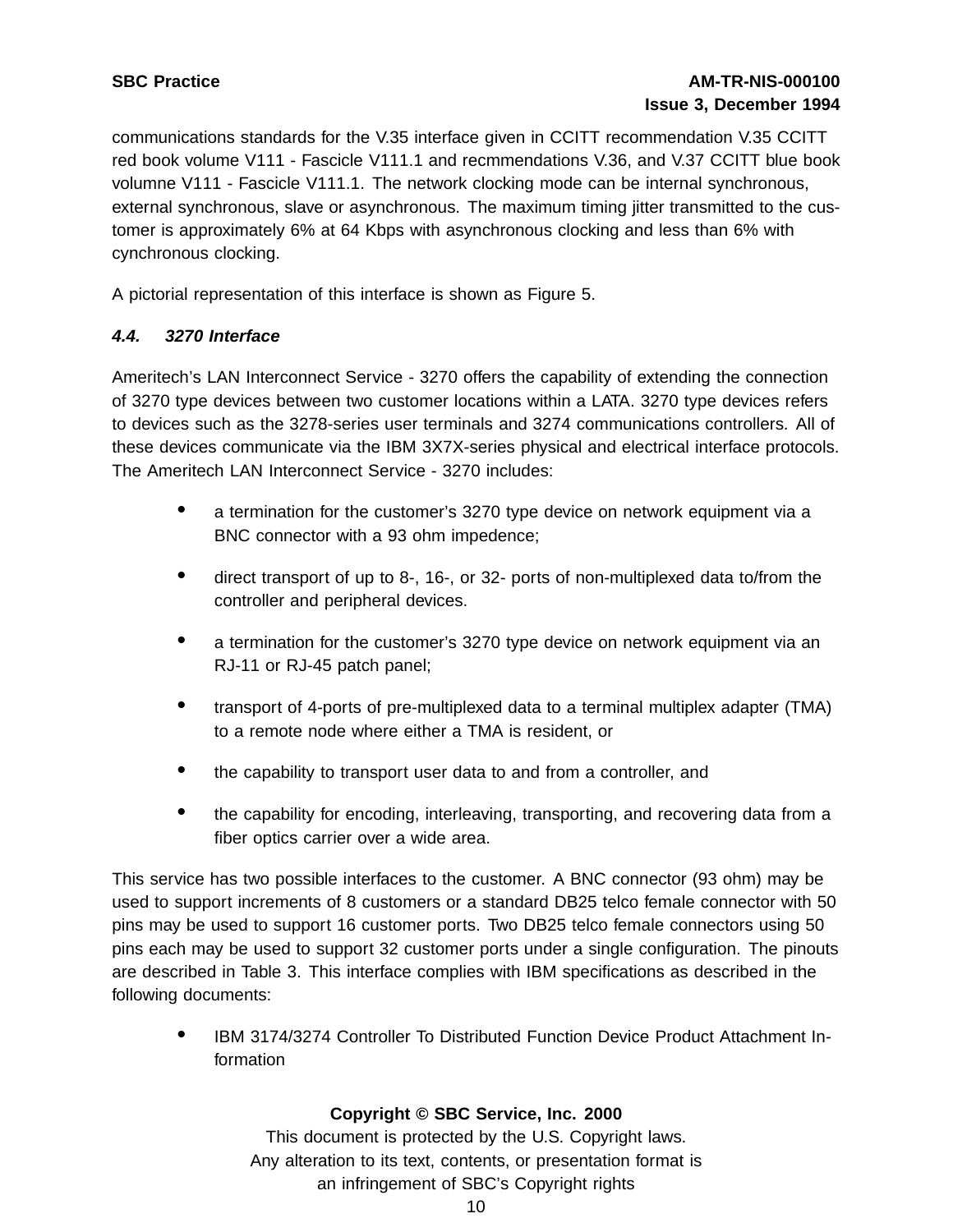- IBM 3174/3274 Control Unit to Device Product Attachment Information
- GA27-2787 <sup>3270</sup> Display Installation Physical Planning Guide
- GA23-0206 <sup>3270</sup> Cabling System Supplement
- GA23-0279 Coax to Twisted Pair Adapter Reference
- GA27-3722 ROLM <sup>3270</sup> Coax-to-Twisted Pair Adapter
- GA27-3714 Telephone Twisted-Pair Media Guide

A pictorial representation of this interface is shown in Figure 6.

#### **Table 3**

| Port                     | Pin (Ring)              | Pin (Tip) |
|--------------------------|-------------------------|-----------|
| $\pmb{0}$                | $\mathbf 1$             | 26        |
| $\mathbf{1}$             | $\overline{2}$          | 27        |
| $\mathbf{2}$             | $\mathfrak{B}$          | 28        |
| $\sqrt{3}$               | $\overline{\mathbf{4}}$ | 29        |
| $\overline{\mathcal{A}}$ | $\mathbf 5$             | 30        |
| $\sqrt{5}$               | 6                       | 31        |
| $\,6\,$                  | $\overline{7}$          | 32        |
| $\overline{7}$           | 8                       | 33        |
| $\, 8$                   | $\boldsymbol{9}$        | 34        |
| $\boldsymbol{9}$         | $10$                    | 35        |
| $10$                     | 11                      | 36        |
| 11                       | 12                      | 37        |
| 12                       | 13                      | 38        |
| 13                       | 14                      | 39        |
| 14                       | 15                      | 40        |
| 15                       | 16                      | 41        |
| No connection            | 17                      | 42        |
| No connection            | 18                      | 43        |

#### **Copyright © SBC Service, Inc. 2000**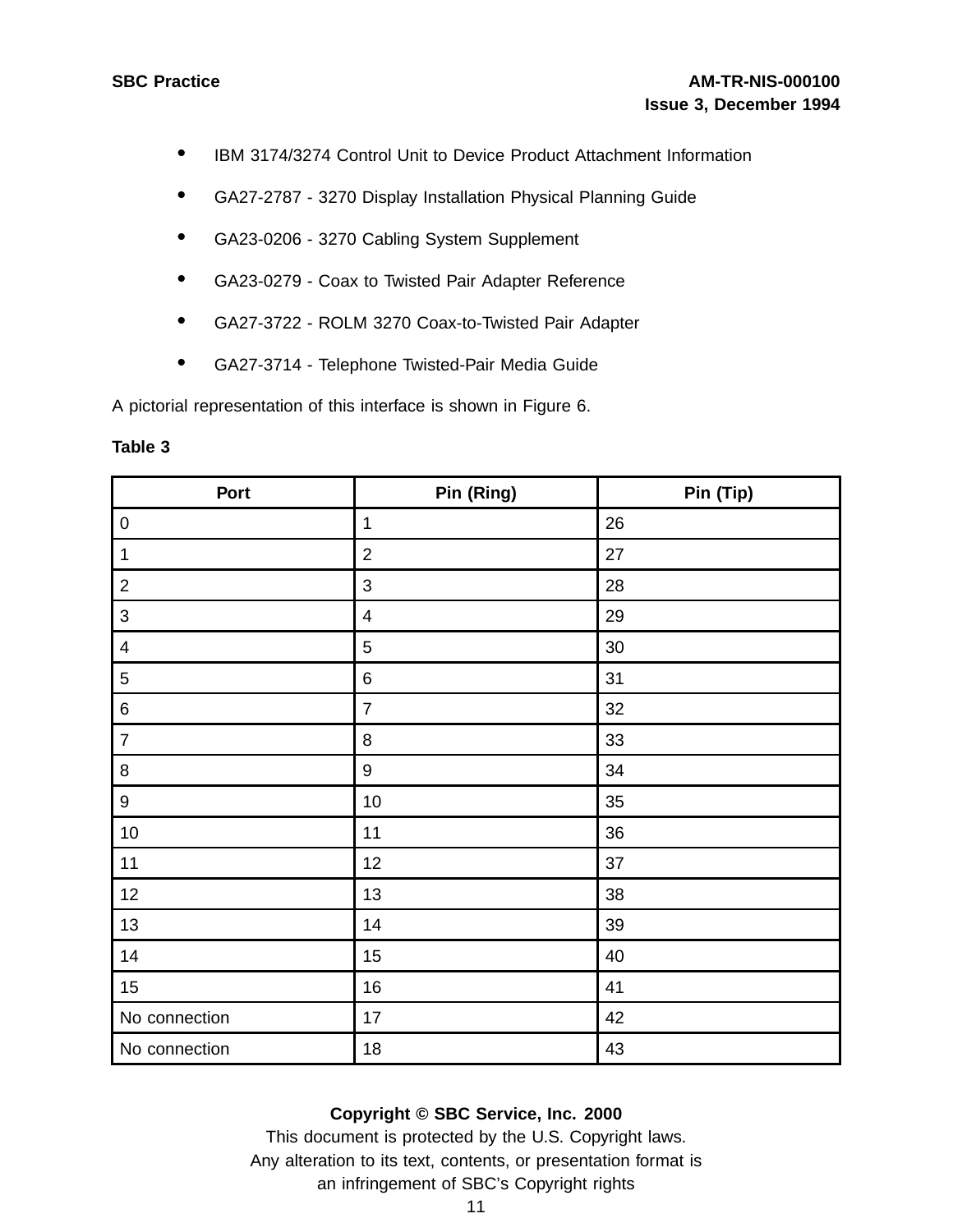| No connection | 19 | 44 |
|---------------|----|----|
| No connection | 20 | 45 |
| No connection | 21 | 46 |
| No connection | 22 | 47 |
| No connection | 23 | 48 |
| No connection | 24 | 49 |
| No connection | 25 | 50 |

The pins from the DB-25 connector must be wired to an RJ-11 or RJ-45 patch panel using the following diagram:



The network interface may be configured to operate in four separate modes. The operational mode is determined by the devices it will interface with. Its modes are:

Terminal mode, when it will interface with 3270 user terminal type devices; Controller mode - 3174/3274 Multiplexed Terminal Adapter Port (TAP) no 3299, when it will accept multiplexed traffic only and will not perform 3299 multiplexing functions (extension controller only);Controller

# **Copyright © SBC Service, Inc. 2000**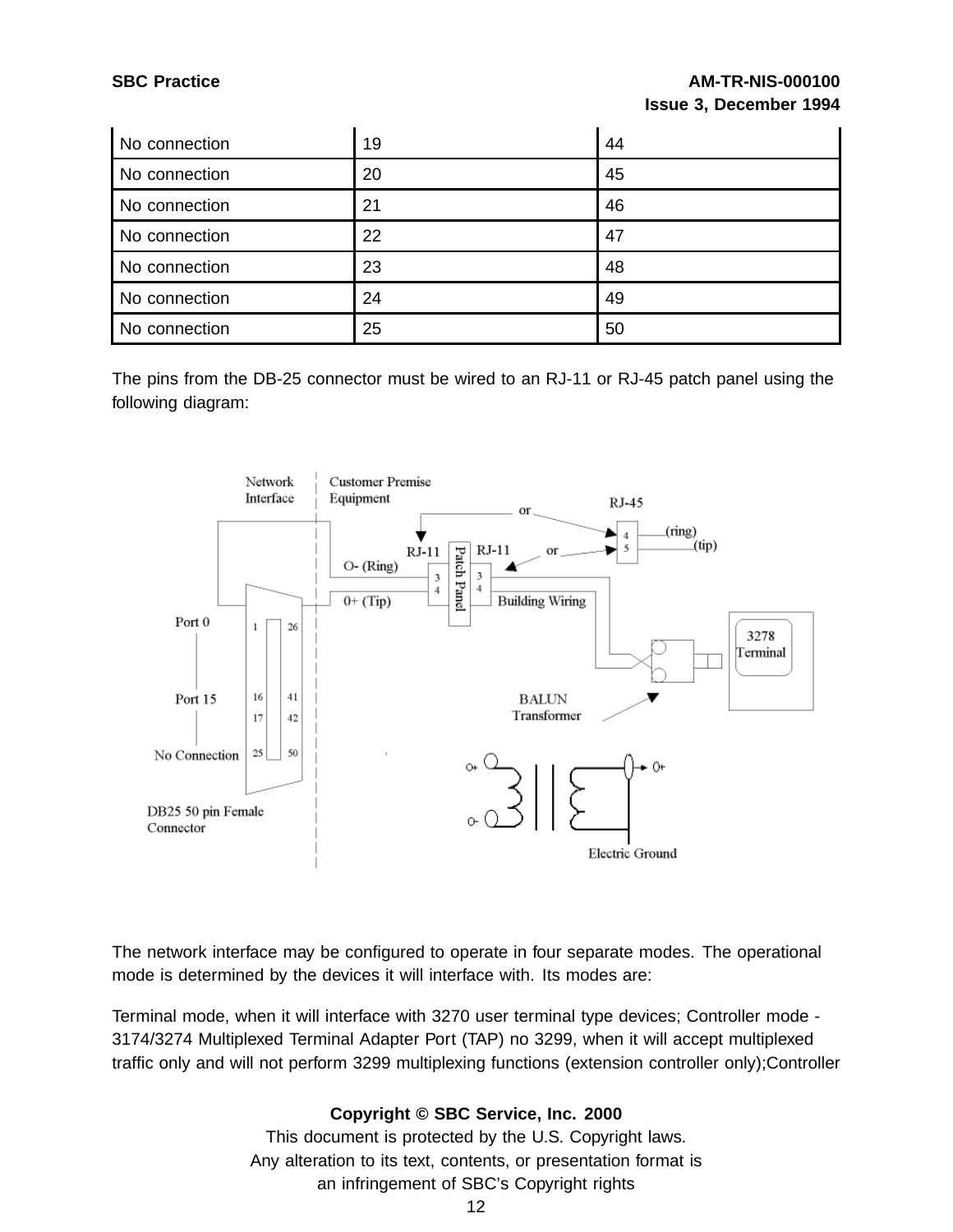mode-3174/3274 Multiplexed (TAP) with 3299 Function, when the interface will accept input from 3270 user type devices and generate multiplexed traffic streams; and Controller mode-3174/ 3274 Direct Connect, when the interface will be directly connected to a 3174 or 3274 controller.

#### **4.5. 5250 Interface**

The 5250 interface with Ameritech's LAN Interconnect Service offers a dedicated bandwidth of 1 Mpbs and the capability of supporting 5250 or ASCII workstation controller access to IBM's AS/400. All of these devices and controllers communicate via a Poll/Response type protocol. The Ameritech LAN Interconnect Service - 5250 includes:

- a termination for the customer's 5250 type workstation controller on network equipment via a twinax interface;
- a termination for the customer's 5250 type workstation controller or workstation on an RJ-45 type interface;
- the capability to transport user data to and from an AS/400 within the time sensitive Poll/Response protocol requirements; and
- the capability of having a point to point connection e.g. between a workstation and controller, or a point to multipoint connection e.g. connecting controller traffic to multiple locations.

This service has two possible interfaces to the customer. A Twinax interface may be used which supports up to seven devices or an RJ-45 connector may be used to support ASCII workstation controllers. These interfaces comply with IBM specifications as described in the following documents:

- <sup>5250</sup> Information Display System to System/36, System/38, and Application System/400 System Units Product Attachment Information
- GA21-9337 IBM <sup>5250</sup> Information Display System Planning and Site Preparation Guide
- GA27-3361 IBM Cabling System Planning and Installation Guide

The following physical interface pin configuration is used in the RJ-45 connector:

| Pin | <b>Signal</b> |  |
|-----|---------------|--|
|     | ΝC            |  |
|     | ΝC            |  |

# **Copyright © SBC Service, Inc. 2000**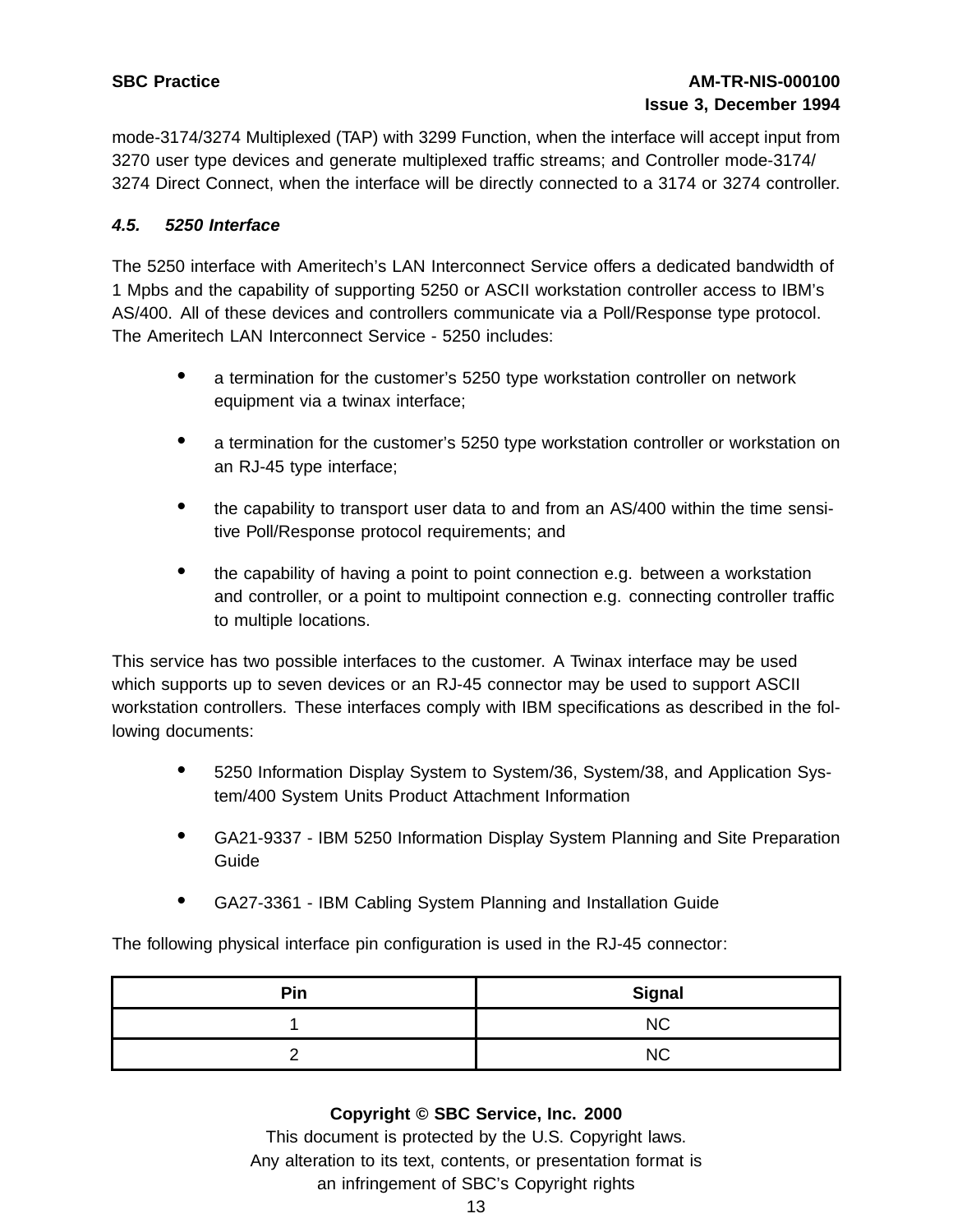| റ | <b>NC</b>     |
|---|---------------|
|   | <b>IN/OUT</b> |
| 5 | <b>IN/OUT</b> |
| 6 | <b>NC</b>     |
|   | NC            |
| Ω | <b>NC</b>     |

The following physical interface pin configuration is used in the Twinax connector:

| Pin    | <b>Signal</b> |
|--------|---------------|
|        | <b>IN/OUT</b> |
| r<br>_ | <b>IN/OUT</b> |

The RJ-45 ports may be used to connect directly to devices (i.e. terminals or printers) or may connect to an existing twinax installation by using a twinax to RJ-45 balun (balance unbalance transformer). Twinax baluns which support pins 4 &5 on the RJ-45 adapter must be used.

The distance specifications for the RJ-45 twisted-pair connection is 1000 ft. When interfacing with a Twinax cable a Twinax-RJ-45 balun is required and has a distance limit of 3000 ft. Connections using Twinax only have a limit of 5000 ft.

Data frames that are standard with the 5250 controller are used on this interface and are documented in publication GA21-9337. The standard frames include the start of frame bit synchronization pattern which consists of **1010101010** and the frame synchronization pattern, **11100**.

The interface can be configured to be in controller, peripheral, or multiplexer mode. There can be one configured controller consisting of a maximum 8 ports for each virtual circuit. When the 5250 module is configured in controller mode, each interface is connected to the same workstation controller (if the interface is used) with a point-to-point connection to another module and interface that is in peripheral mode or multiplexer mode. A module configured in peripheral mode is connected to terminal and printer devices with each corresponding interface connected to a 5250 module in controller mode. The connecting peripheral device can be the head of a daisy chain of up to 7 devices per 5250 module interface. When the 5250 module is in multiplexer mode, each port can be connected to a peripheral device while a point-to-point connection is made when a single module port is connected to its corresponding remote port on the controller module.

#### **Copyright © SBC Service, Inc. 2000**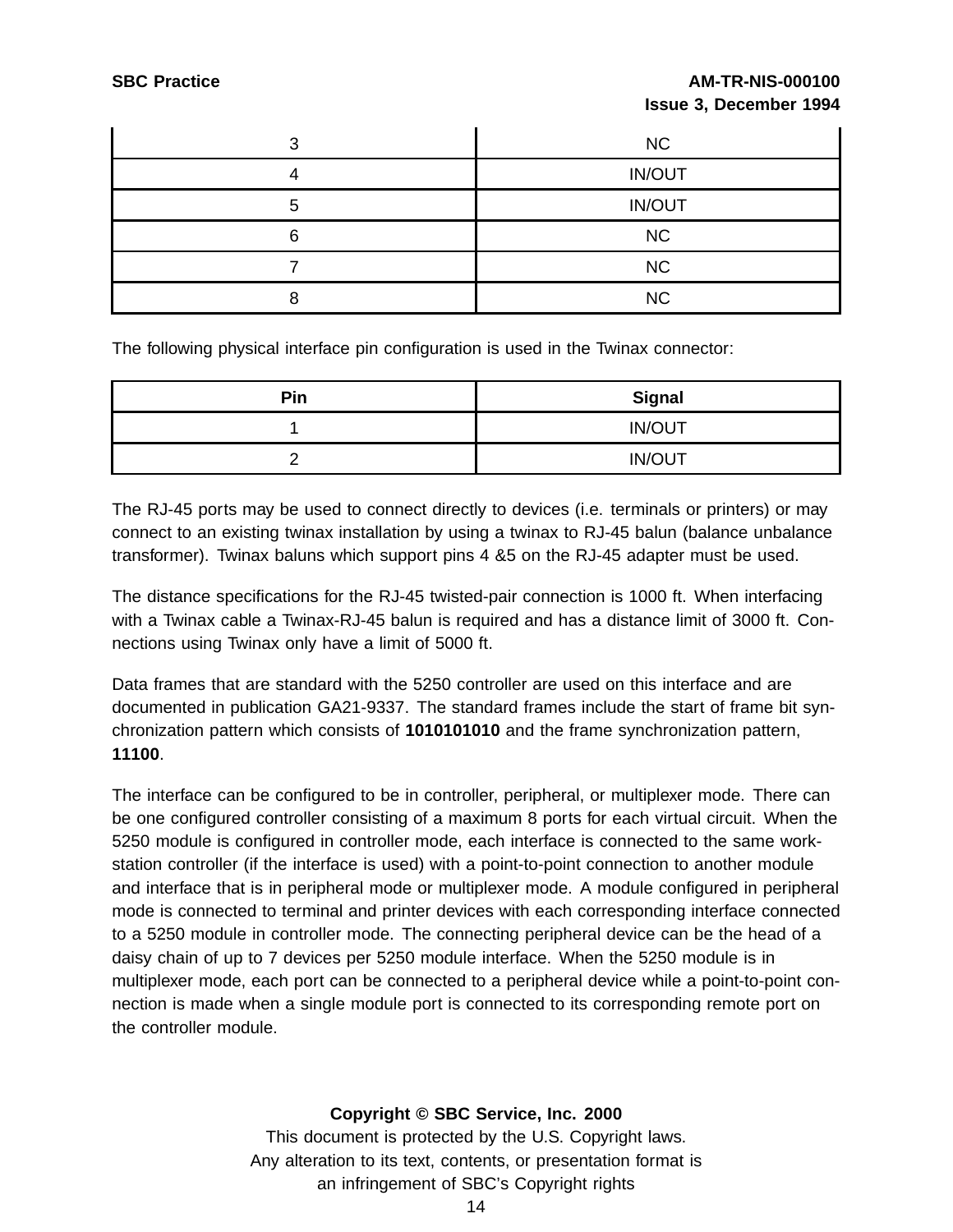It is possible for the controller to have multipoint connections. Using multipoint connections the controller ports are dropped to different locations.

A Pictorial Representation of this interface is shown as Figure 7.

#### **5. DOCUMENTATION**

The ISO/IEC 8802-5 Token Ring specification defines the interface to the customer, and is available from IEEE at the address below.

IEEE Customer Service

1-800-678-4333

445 Hoes Lane

PO Box 1331

Piscataway, NJ 08855-331

The following interface specifications are detailed in the named documents. All of these documents are available from the Electronics Industries Association.

| Interface | Document                                                                       |
|-----------|--------------------------------------------------------------------------------|
| RS232     | EIA/TIA-232-E<br>EIA/TIA-561                                                   |
| RS422     | ANSI/TIA/EIA-530<br>TIA/EIA-422                                                |
| V.35      | CCITT Blue Book Volume VIII-Fasicicle VIII.I,<br>Recommendations V.36 and V.37 |

Electronics Industries Association

Engineering Department

2001 Pennsylvania Avenue, N.W.

Washington, D.C. 20006

or by phoning the EIA Standards Sales Department at (202) 457-4966

#### **Copyright © SBC Service, Inc. 2000**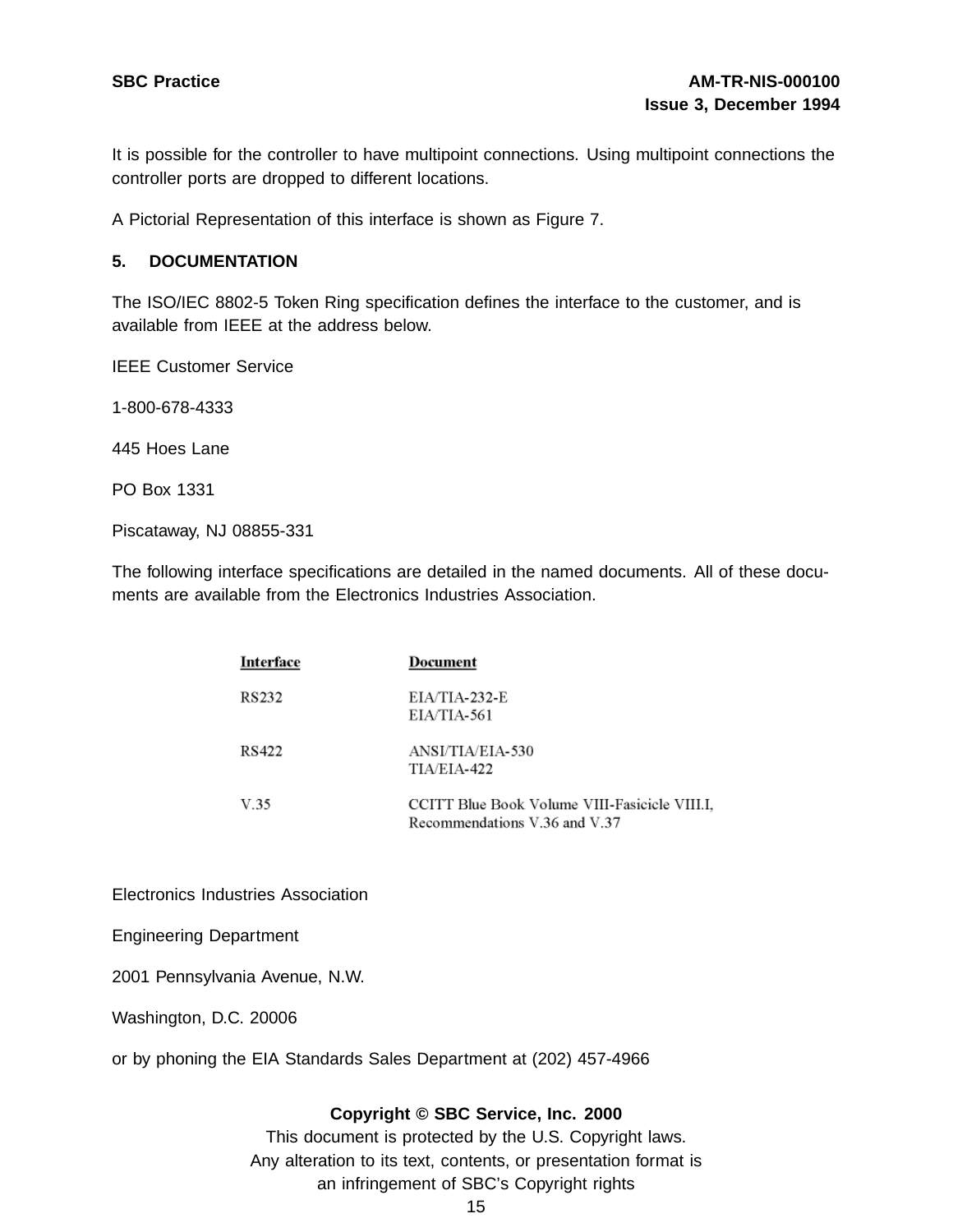The following IBM interface specifications are defined in these IBM Publications:

| Interface | Document  | Title                                                                                            |
|-----------|-----------|--------------------------------------------------------------------------------------------------|
| 3270      | GA27-2787 | "3270 Display Installation and<br>Physical Planning Guide"                                       |
|           | GA23-0206 | "3270 Cabling System Supplement"                                                                 |
|           | GA23-0279 | "Rolm 3270 Coax to Twisted-Pair Adapter<br>Supplement to 3270 Installation Physical<br>Planning" |
|           | GA27-3722 | Rolm 3270 Coax-to-Twisted-Pair Adapter                                                           |
|           | GA27-3714 | Telephone Twisted-Pair Media Guide                                                               |
| 5250      | GA21-9337 | "IBM 5250 Information Display System<br>Planning and Site Preparation Guide"                     |
|           | GA27-3361 | "IBM Cabling System Planning and<br>Installation Guide"                                          |

IBM Corporation

Attention Publications

P.O. Box 9046

Boulder, CO 80301

Phone: 1-800-879-2755

The 3174/3274 and 5250 Product Attachment Information documents may be obtained by contacting IBM's Commercial Relations department.

Any questions regarding this document, please contact the APEx Help Desk at 847-248-4328.

#### **6. ACRONYMS**

ALIS **ALIS** Ameritech LAN Interconnect Service

Collision Detection

**CSMA/CD CARCE CARGISTS** Carrier Sense Multiple Access with

# **Copyright © SBC Service, Inc. 2000**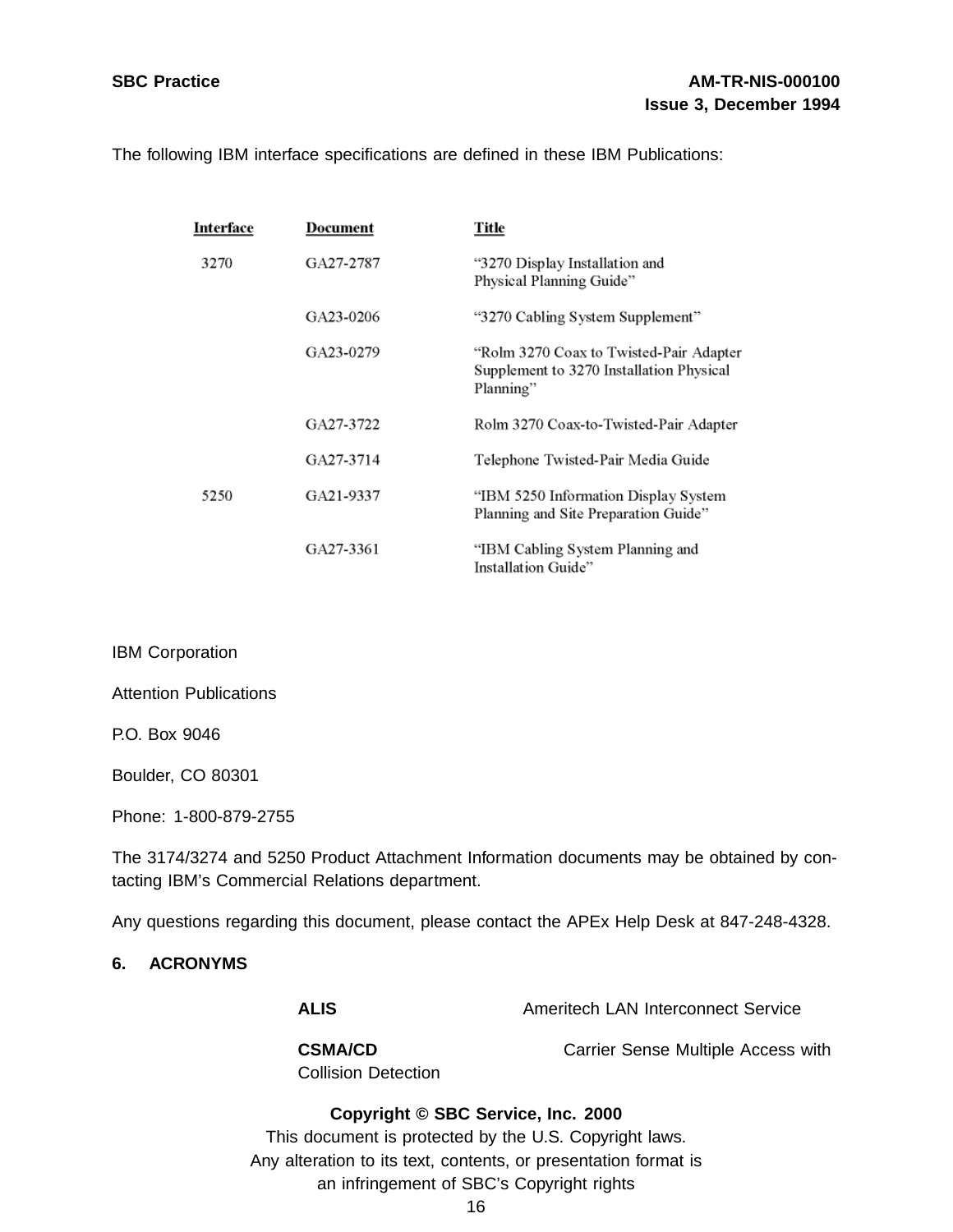| <b>IEC</b>             | International Electrotechnical Commission   |
|------------------------|---------------------------------------------|
| <b>IEEE</b><br>gineers | Institute of Electrical and Electronics En- |
| <b>ISO</b><br>tion     | International Organization for Standardiza- |
| <b>LAN</b>             | Local Area Network                          |
| LATA                   | Local Access and Transport Area             |
| <b>MAC</b>             | Media Access Control                        |
| <b>Mpbs</b>            | <b>Million Bits Per Second</b>              |
| OSI                    | Open Systems Interconnection                |

Summary

| Figure 1. 8802-5 Layer Relationship to OSI Model |  |  |
|--------------------------------------------------|--|--|
|                                                  |  |  |



#### **Copyright © SBC Service, Inc. 2000**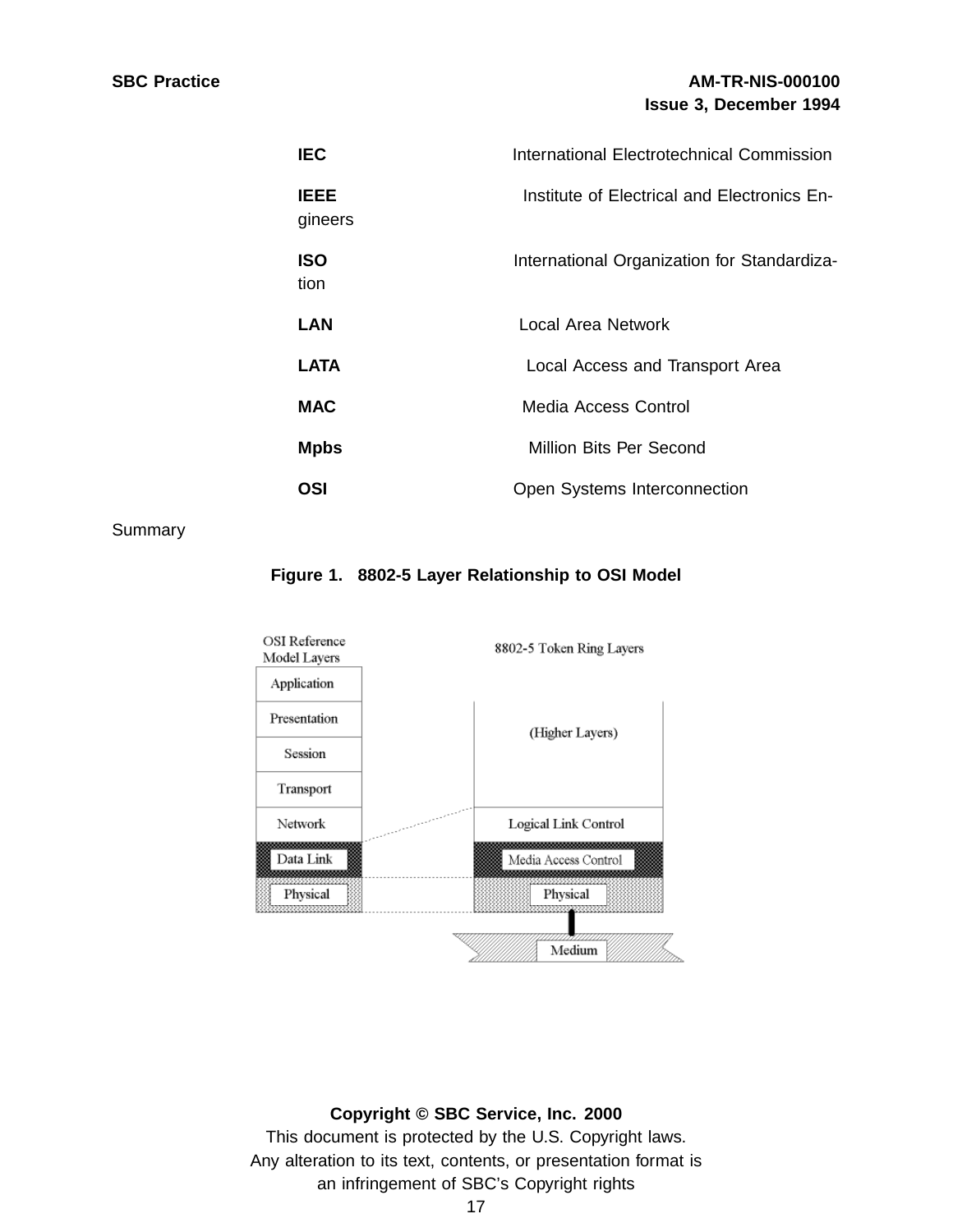|                                                                                              |                                                                    | Example 1 (Two female DB9 connectors)      |         |
|----------------------------------------------------------------------------------------------|--------------------------------------------------------------------|--------------------------------------------|---------|
| Pin Number                                                                                   | Signal                                                             | Direction with respect to network          |         |
| 1<br>$2\overline{3}$<br>$4\overline{5}$<br>$6$<br>$\begin{array}{c} 7 \\ 8 \\ 9 \end{array}$ | Receive<br>Ground<br>Ground<br>Receive<br>Ground                   | In A<br>In $B$                             | 8<br>3  |
| Pin Number<br>1<br>$\frac{2}{3}$<br>456789                                                   | Signal<br>Transmit<br>Ground<br>Ground<br>Transmit Out B<br>Ground | Direction with respect to network<br>Out A | 8<br>3, |

#### **Figure 2. 8802-5 Token Ring Network Interface Examples**

| Example 2 (One female DB9 connector)                                                                                                                                                                  |                     |          |                                   |                                 |
|-------------------------------------------------------------------------------------------------------------------------------------------------------------------------------------------------------|---------------------|----------|-----------------------------------|---------------------------------|
| Pin Number                                                                                                                                                                                            | Signal              |          | Direction with respect to network |                                 |
| $\overline{2}$<br>3<br>4                                                                                                                                                                              | Transmit<br>Ground  | Out A    |                                   |                                 |
| 5<br>6<br>7                                                                                                                                                                                           | Receive<br>Transmit | In<br>In | А<br>B                            | $\bullet$ 8<br>$3 \bullet$<br>7 |
| 8<br>9                                                                                                                                                                                                | Receive             | In       | B                                 |                                 |
| NOTE:<br>Signal designations with letters A and B refer to differential pair, e.g.,<br>Out A and Out B form a differential voltage pair for transmission<br>toward the customer's Token Ring network. |                     |          |                                   |                                 |

#### **Copyright © SBC Service, Inc. 2000**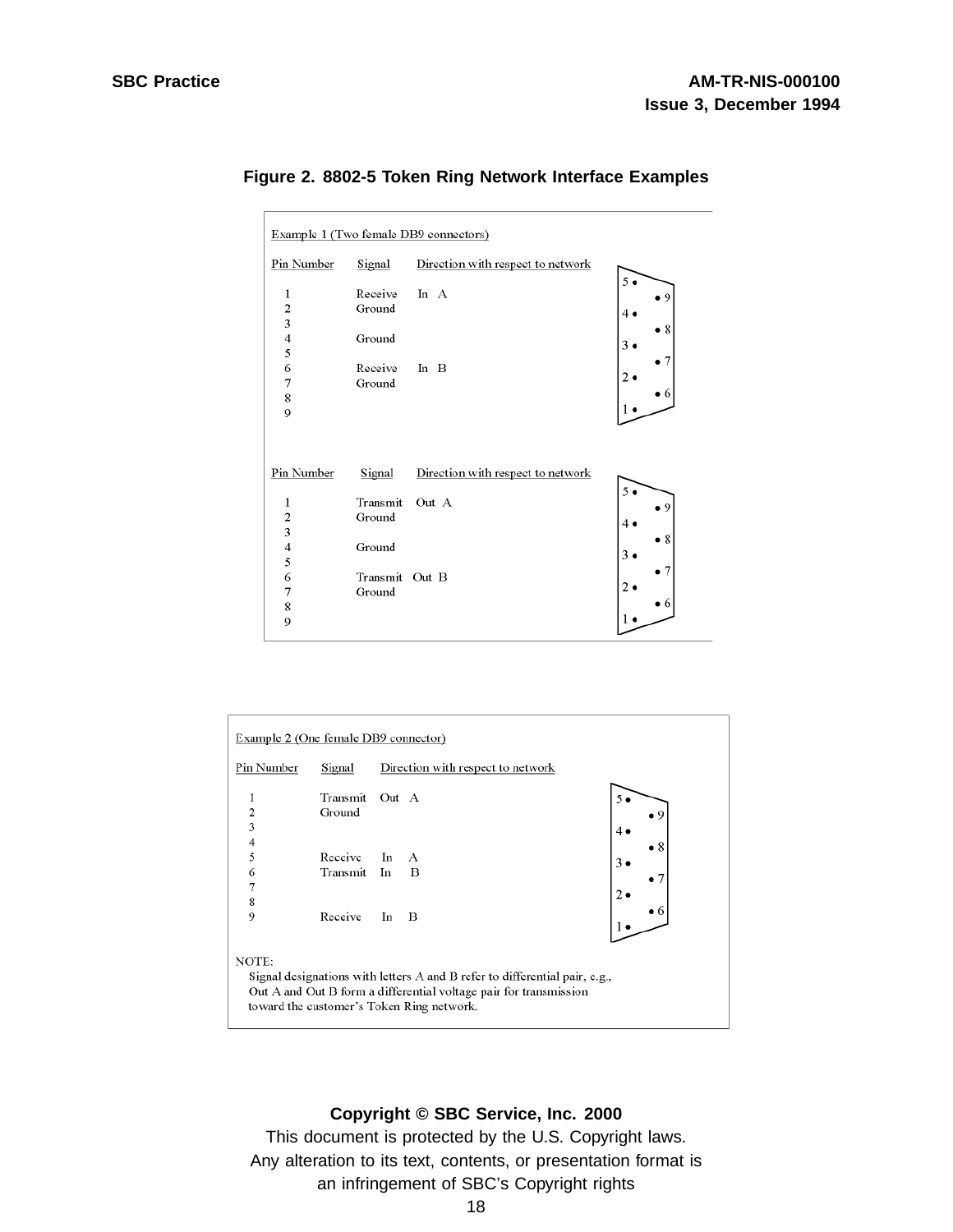

**Figure 3. RS232 Device Connection**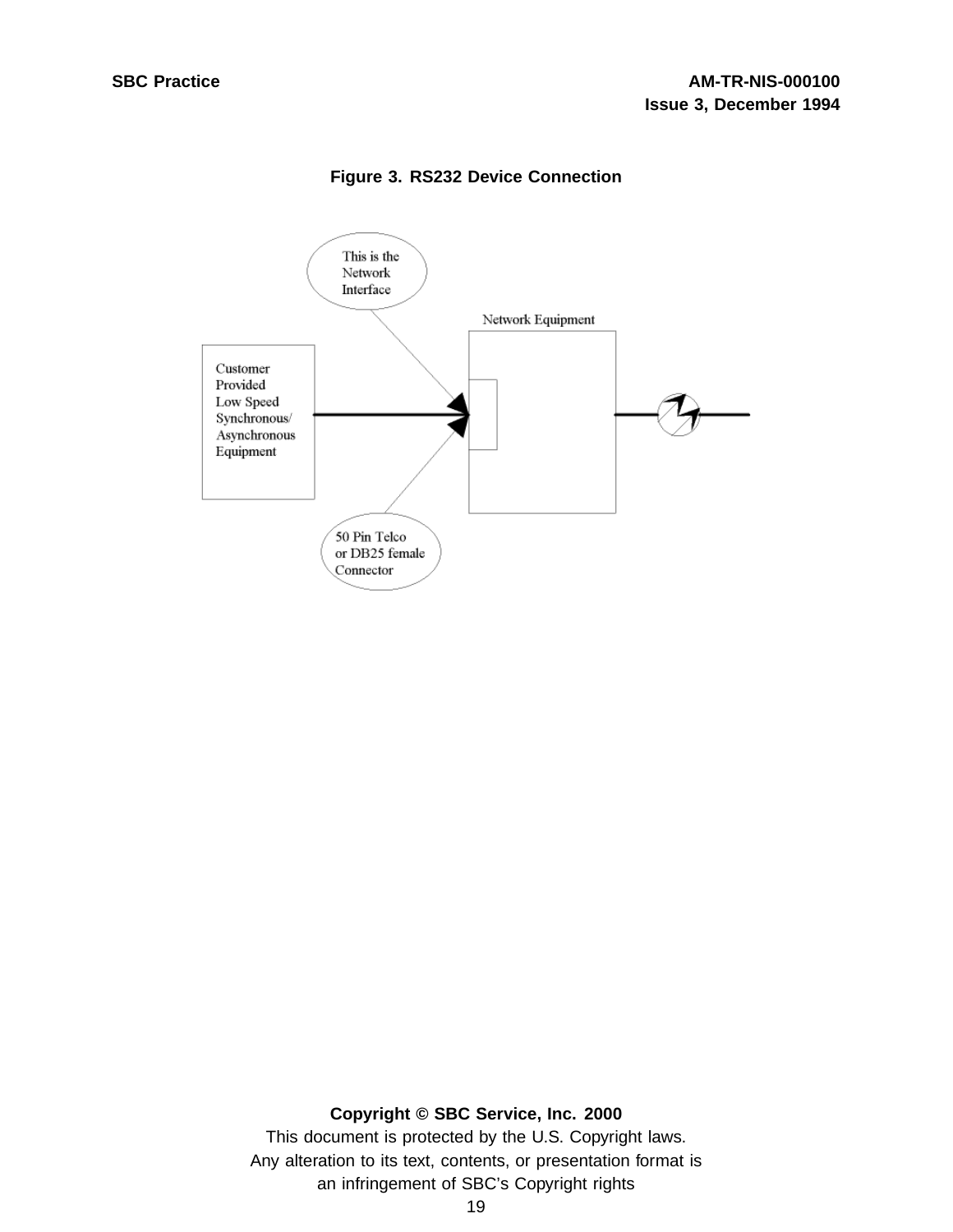

**Figure 4. RS422 Device Connection**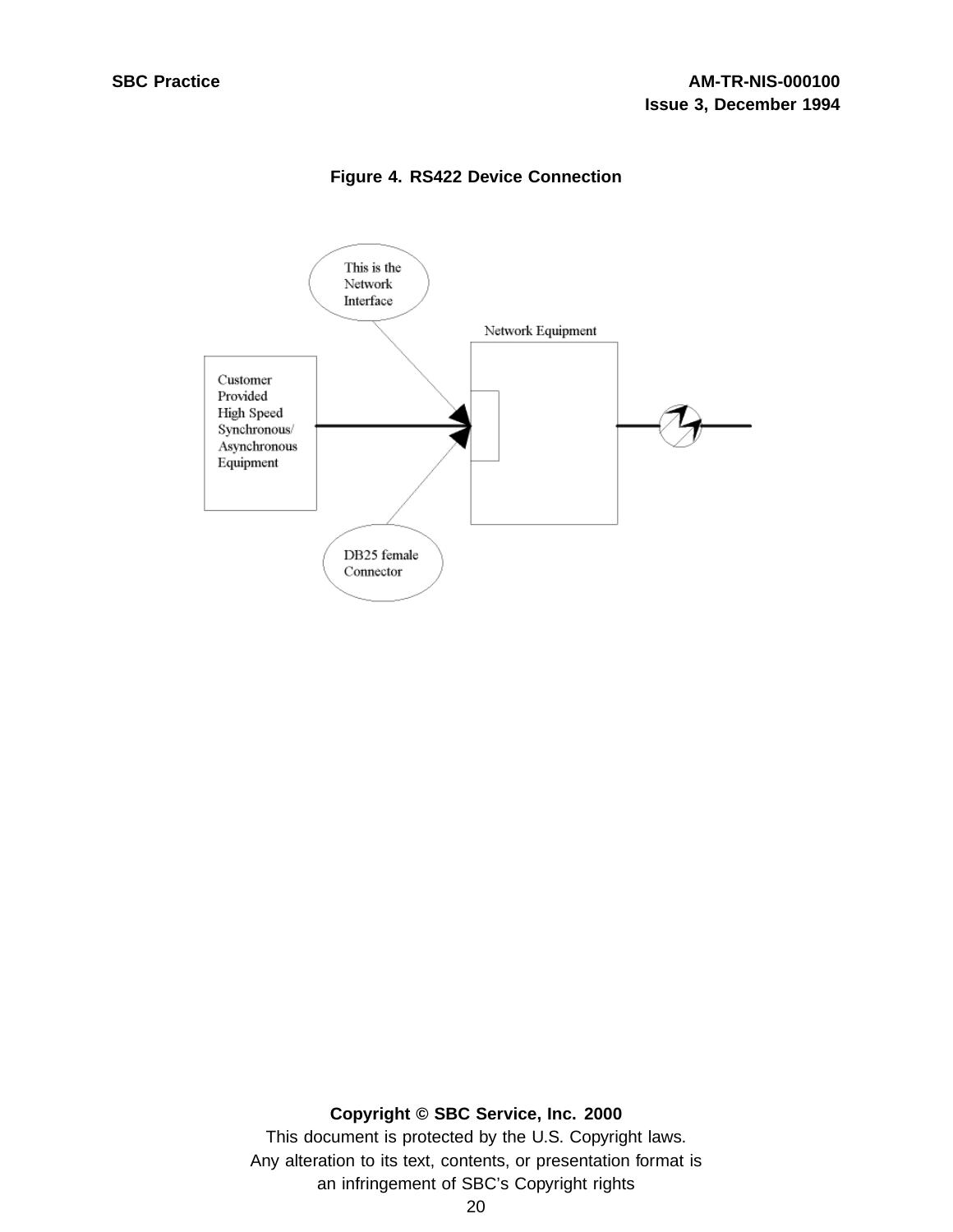

**Figure 5. V.35 Device Connection**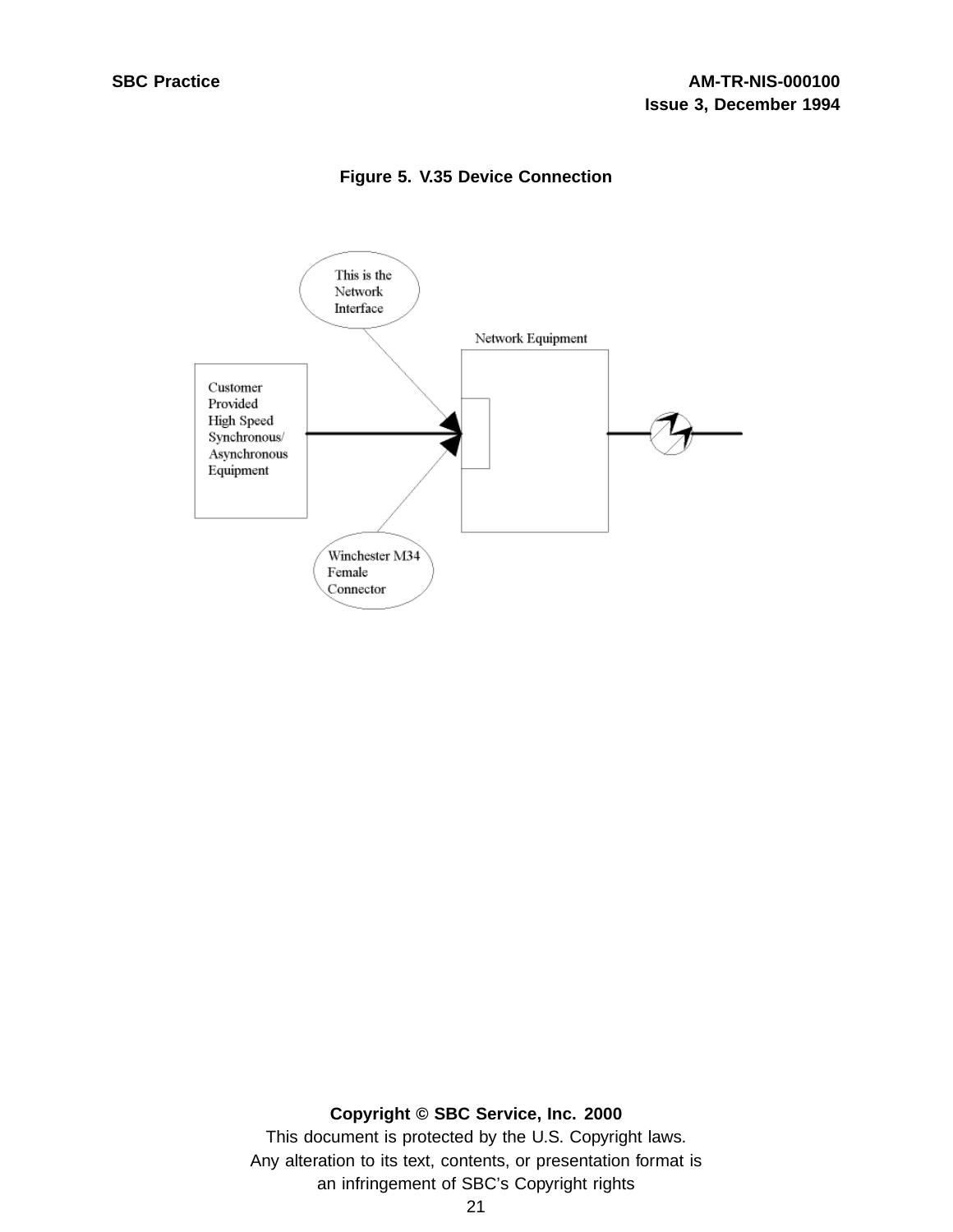

**Figure 6. 3270 Device Connection**